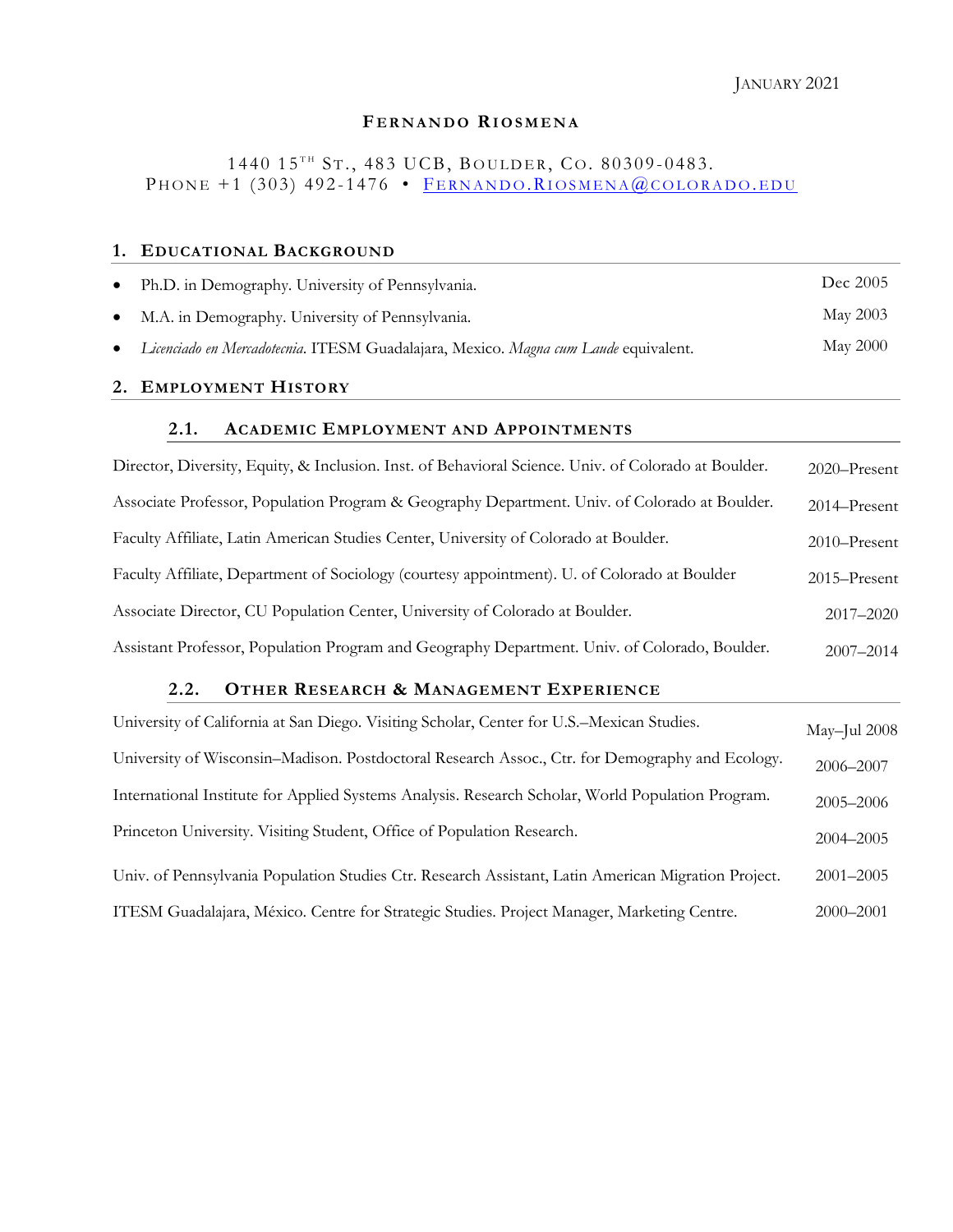## **3. RESEARCH RECORD**

### **3.1. RESEARCH, SCHOLARSHIP, AND POLICY INTERESTS**

International migration, health, and population dynamics, social demography, population geography, Latin America.

### **3.2. REFEREED PUBLICATIONS**

\* Denotes equal contribution/coauthorship. *GS Denotes CU graduate student coauthor.* 

- 1. Ng, C. D., Elliott, M. R., **Riosmena, F.**, & Cunningham, S. A. 2020. "Beyond recent BMI: BMI exposure metrics and their relationship to health." *SSM-Population Health*, 100547.
- 2. Ervin, D., Lopéz-Carr, D., **Riosmena, F.**, & Ryan, S. J. 2020. "Examining the relationship between migration and forest cover change in Mexico from 2001 to 2010." *Land Use Policy*, 91, 104334. [https://doi.org/10.1016/j.landusepol.2019.104334.](https://doi.org/10.1016/j.landusepol.2019.104334)
- 3. **Riosmena, F.** & M. Liu. 2019. "Who goes next? Mexican and Senegalese migrant sibling networks expansion over time and space." *The ANNALS of the American Academy of Political and Social Sciences*. [https://doi.org/10.1177/0002716219856544.](https://doi.org/10.1177/0002716219856544)
- 4. *Lee-Ammons, N.GS* & **F. Riosmena**. 2019. "Population Census in Contemporary Bangladesh: A Multilateral Effort in an Ever-Changing Delta" *The Geography Teacher*, 16:3, 95-102, [DOI: 10.1080/19338341.2019.1624587.](https://doi.org/10.1080/19338341.2019.1624587)
- 5. Jones, B., **F. Riosmena**, *D. Simon GS*, & D. Balk. 2019. "Estimating Internal Migration in Contemporary Mexico and its Relevance in Gridded Population Distributions." *Data* 4(2), 50. [https://doi.org/10.3390/data4020050.](https://doi.org/10.3390/data4020050)
- 6. **Riosmena, F.**, R. Nawrotzki, & L. Hunter. 2018. "Climate Migration at the Height and End of the Great Mexican Migration Era." *Population and Development Review* DOI: 10.1111/padr.12158.
- 7. Sue, C., & **F. Riosmena**, & *Lepree, J.GS* 2018. "The Influence of Social Networks, Social Capital, and the Ethnic Community on the U.S. Destination Choices of Mexican Migrant Men." *Journal of Ethnic and Migration Studies* DOI: [10.1080/1369183X.2018.1447364.](https://doi.org/10.1080/1369183X.2018.1447364)
- 8. Liu, M.M., **F. Riosmena**, & M. Creighton. 2018. "Family Position and Family Networks in Mexican and Senegalese Migration." *Population Space and Place* 24(7):1-18*.* DOI: [https://doi.org/10.1002/psp.2161.](https://doi.org/10.1002/psp.2161)
- 9. *Bacon, E.,GS* **F. Riosmena**, & R. Rogers. 2017. "Does the Hispanic Health Advantage Extend to Better Management of Hypertension? The Role of Socioeconomic Status, Sociobehavioral Factors, and Healthcare Access." *Biodemography and Social Biology* 63(3):262-277. [http://dx.doi.org/10.1080/19485565.2017.1353407.](http://dx.doi.org/10.1080/19485565.2017.1353407)
- 10. Leyk S., *D. Runfola*, **F. Riosmena**, L. Hunter, and *R. Nawrotzki*. 2017. "Internal and International Mobility as Adaptation to Climatic Variability in Contemporary Mexico: Evidence from the Integration of Census and Satellite Data." *Population, Space, and Place* 23(6):1-15, DOI: 10.1002/psp.2047.
- 11. **Riosmena, F.**, R. Kuhn, & *C. Jochem.GS* 2017. "Explaining the immigrant health advantage: self-selection and protection among five major national-origin immigrant groups in the United States." *Demography* 54(1):175-200.
- 12. Nawrotzki, R. D. Runfola, L. Hunter, & **F. Riosmena**. 2016. "Domestic and International Climate Migration in Rural Mexico." *Human Ecology* 44(6):687-699*.*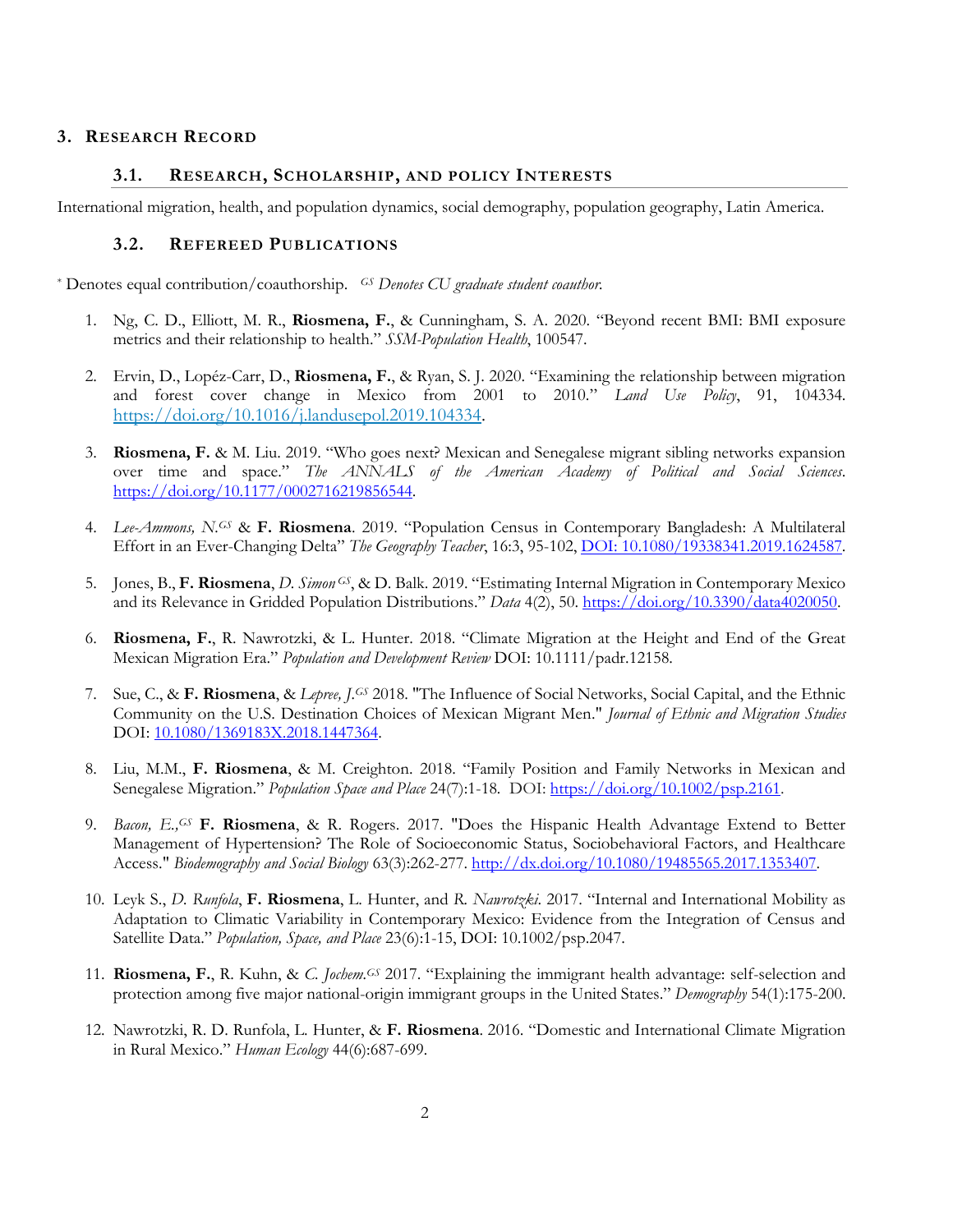- 13. Beltrán-Sánchez, H., A. Palloni, **F. Riosmena**, & R. Wong. 2016. "SES Gradients among Mexicans in the United States and in Mexico: A New Twist to the Hispanic Paradox?" *Demography* 53(5):1555-1581.
- 14. Liu, M-M., **F. Riosmena**, P. Baizán, & M. Creighton. 2016. "Prospects for the Comparative Study of International Migration using quasi-longitudinal micro-data." *Demographic Research* 35(26):745-782.
- 15. *Lawrence, E.GS*, S. Mollborn, & **F. Riosmena.** 2016. "Early Childhood Disadvantage for Sons of Mexican Immigrants: Body-Mass Index across Ages 2-5." *American Journal of Health Promotion*. 30(7):545-553.
- 16. **Riosmena, F.** 2016. "The potential and limitations of cross-context comparative research on migration." *The ANNALS of the American Academy of Political and Social Science.* 666(1):28-45.
- 17. Nawrotzki, R. J., **Riosmena, F.,** Hunter, L. M., & Runfola, D. M. 2015. "Amplification or suppression: Social networks and the climate change – migration association in rural Mexico." *Global Environmental Change* 35, 463- 474. DOI: 10.1016/j.gloenvcha.2015.09.002
- 18. Nawrotzki, R. J., Hunter, L. M., Runfola, D. M., **Riosmena, F.** 2015. "Climate change as migration driver from rural and urban Mexico." *Environmental Research Letters* 10(11), 114023. DOI: 10.1088/1748- 9326/10/11/114023.
- 19. Nawrotzki, R., L. Hunter, **F. Riosmena**, & D. Runfola. 2015. "Undocumented migration in response to climate change." *International Journal of Population Studies* 1(1):60-74*.*
- 20. Beltrán-Sánchez, H., F. Andrade, & **F. Riosmena**. 2015. "Contribution of socioeconomic factors and health care access to the awareness and treatment of diabetes and hypertension among older Mexican adults." *Salud Pública de México* 57 (Suppl. 1): S6-S14.
- 21. **Riosmena, F.**, *B. Everett,GS* R. Rogers, & J. Dennis. 2015. "Negative Acculturation and Nothing More? Cumulative Disadvantage and Hispanic Mortality during the Immigrant Adaptation Process." *International Migration Review* 49(2):443-478. DOI: [http://dx.doi.org/10.1111/imre.120102.](http://dx.doi.org/10.1111/imre.120102)
- 22. Hunter, L.M., *S. Murray,GS* and **F. Riosmena**. 2013. "Rainfall Patterns and U.S. Migration from Rural Mexico." *International Migration Review* 47(4):874-909. DOI[: http://dx.doi.org/10.1111/imre.12051.](http://dx.doi.org/10.1111/imre.12051)
- 23. Goldman, M and **F. Riosmena**. 2013. "Adaptive capacity in Tanzanian Maasailand: Changing strategies to cope with drought in fragmented landscapes." *Global Environmental Change* 23(3):588-597.
- 24. \**Sheehan, C.GS* and **F. Riosmena**. 2013. "Migration, Business Formation, and the Informal Economy in Urban Mexico." *Social Science Research* 42(4):1092-1108.<http://dx.doi.org/10.1016/j.ssresearch.2013.01.006>
- 25. **Riosmena, F.**, R. Wong, & A. Palloni. 2013. "Migration, Selection, Protection, and Acculturation in Health: A Binational Perspective on Older Adults." *Demography* 50(3):1039-1064. DOI 10.1007/s13524-012-0178-9.
- 26. Contributing author/panel member in National Research Council. 2013. Options for Estimating Illegal Entries at the U.S.–Mexico Border. A. Carriquiry and M. Majmundar, eds. Washington, DC: The National Academies Press. Available at [http://www.nap.edu/catalog.php?record\\_id=13498.](http://www.nap.edu/catalog.php?record_id=13498)
- 27. \*Creighton, M. and **F. Riosmena**. 2013. "Migration and the Gendered Origin of Migrant Networks Among Couples in Mexico." *Social Science Quarterly* (94):79–99. DOI:10.1111/j.1540-6237.2012.00928.x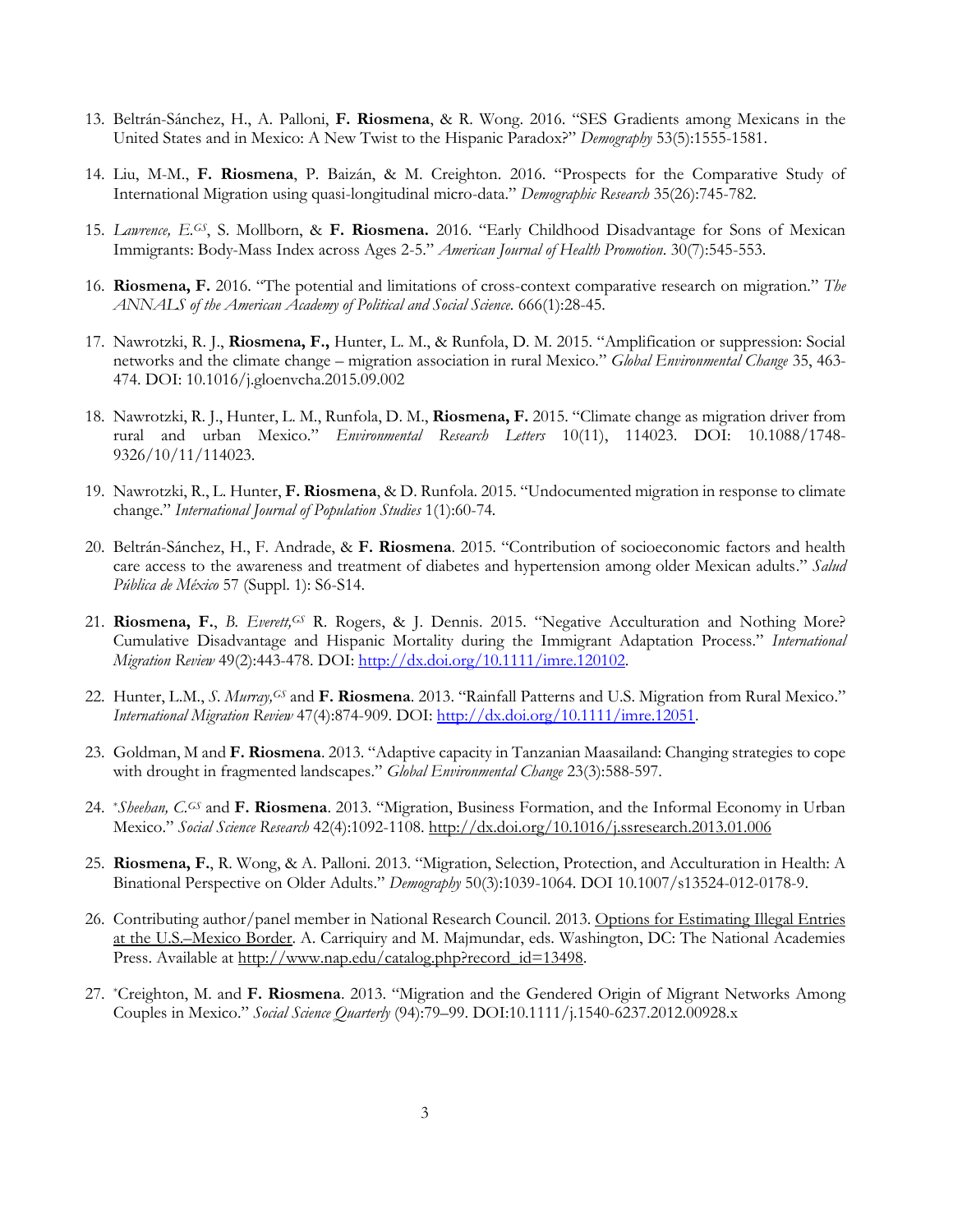- 28. *Nawrotzki, R.GS*, **F. Riosmena**, & Hunter, L. 2013. "Do Rainfall Deficits Predict U.S.-bound Migration from Rural Mexico? Evidence from the Mexican Census." *Population Research and Policy Review* 32(1):129-158. DOI 10.1007/s11113-012-9251-8.
- 29. **Riosmena, F.**, M. Winkler-Dworak, A. Prskwetz, & G. Feichtinger. 2012. "The Impact of Policies Influencing the Demography of Age Structured Populations: Lessons from Academies of Sciences." *Genus* LXVIII(2):29- 59*.* DOI:10.4402/genus-401
- *30.* **Riosmena, F.**, & *W.C. Jochem. GS* 2012. "Vulnerability, Resiliency, and Adaptation: The Health of Latin Americans during the Migration Process to the United States." *Realidad, Datos y Espacio. Revista Internacional de Estadística y Geografía* 3(2):14-31*.*
- 31. **Riosmena, F.**, & *J. Dennis. GS* 2012. "Importation, SES-selective acculturation, and the weaker SES-health gradients of Mexican immigrants in the United States." *The Social Science Journal* 49(3):325-329.
- 32. **Riosmena, F.**, R. Frank, I.R. Akresh, R. Kroeger. 2012. "U.S. Migration, Translocality, and the Acceleration of the Nutrition Transition in Mexico." *The Annals of the Association of American Geographers* 102(5):1209-1218.
- 33. **Riosmena, F.**, C. González-González, & R. Wong. 2012. "El Retorno de los Adultos Mayores de Estados Unidos: Salud, Bienestar y Vulnerabilidad." *Coyuntura Demográfica* 2:63-67.
- 34. **Riosmena, F.**, & D.S. Massey. 2012. "Pathways to El Norte: Origins, Destinations, and Characteristics of Mexican Migrants to the United States." *International Migration Review* 46(1):3-36.
- *35.* Cunningham, S.A., **F. Riosmena**, J. Wang, J.P. Boyle, D.B. Rolka, & L.S. Geiss. 2011. "Decreases in Diabetesfree Life Expectancy in the U.S. and the Role of Obesity." *Diabetes Care,* October 2011, 34:2225-2230*.*
- 36. **Riosmena, F.** 2010. "Policy Shocks: On the Legal Auspices of Latin America–U.S. Migration." *Annals of the American Academy of Political and Social Science* 630(1):270-293.
- 37. Massey, D.S., & **F. Riosmena**. 2010. "Undocumented Entry and Exit from Latin America in an Era of Rising Enforcement." *Annals of the American Academy of Political and Social Science* 630(1):294-321.
- 38. **Riosmena, F.** 2009a. "Socioeconomic Context and the Association between Marriage and Mexico–U.S. Migration." *Social Science Research* 38:324-337.
- 39. Feichtinger, G., Winkler-Dworak, M., Freund, I., Prskawetz, A., & **F. Riosmena**. 2007. "On the Age Dynamics of Learned Societies—Taking the Example of the Austrian Academy of Sciences." *Vienna Yearbook of Population Research*. Pp. 107-132.
- 40. Massey, D.S., J. Durand, & **F. Riosmena**. 2006. "Social Capital, Social Policy, and Migration from Traditional and New Sending Communities in Mexico." *Revista Española de Investigaciones Sociológicas* 116:97-121.

### **3.3. NON-REFEREED PUBLICATIONS**

### **3.3.1. BOOK CHAPTERS**

1. Simon, D. and **F. Riosmena**. "Environmental Migration in Latin America." Accepted in Hunter, L., C. Gray, and J. Veron. *International Handbook of Population and Environment*. Springer.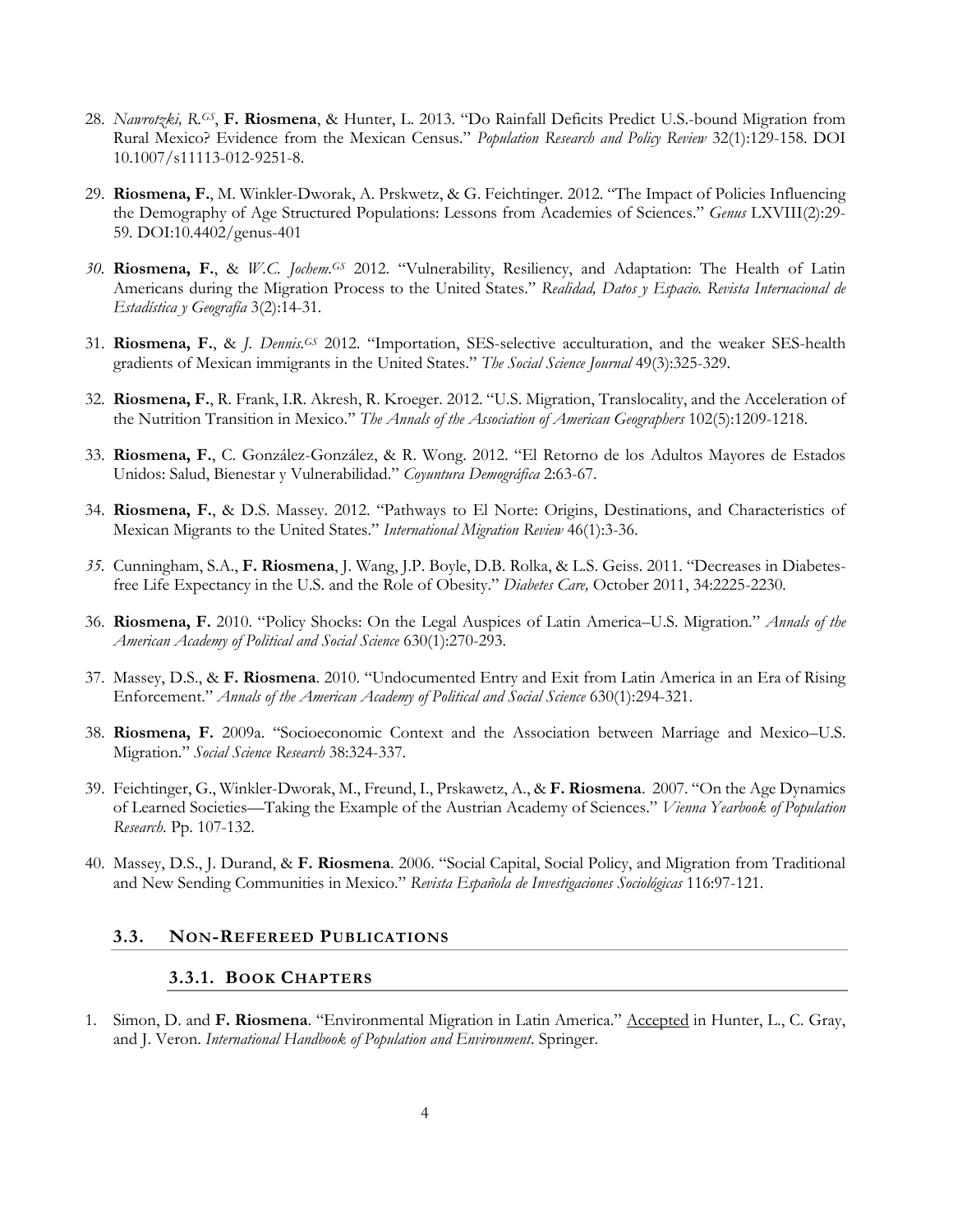- 2. **Riosmena, F.,** H. Beltrán-Sánchez, M. Reynolds, and *J. VinneauGS*. In Press. How is the health of the Mexicanorigin population on both sides of the border, and how is it affected by anti-immigrant sentiment? In Hinojosa-Ojeda, R., and E. Telles (Eds.) Equitable Globalization? Migration, Trade and Race in US-Mexico Relations. Berkeley: University of California Press.
- 3. Salgado de Snyder V.N., **F. Riosmena**, M.A. Gonzalez-Block, & R. Wong. Accepted. Migrant Health Vulnerability through the Migration Process: Implications for Health Policy in Mexico and the United States. In Escobar, A., S. Martin, & L. Lowell (Eds.). Third Binational Study on Mexican Immigrants in the US and Mexico. Washington: Georgetown University/Guadalajara: CIESAS.
- 4. **Riosmena, F**. 2016. "Selección y adaptación en salud: una mirada comparativa entre Colombia y México." In M. G. Roa. Migración internacional: patrones y determinantes. Estudios comparados Colombia-América Latina - Proyecto LAMP". Cali (Colombia): UNIVALLE.
- 5. Sander, N., G. Abel, & **F. Riosmena**. "The Future of International Migration." 2014. In Lutz, W.L., W. Butz, & S. KC. "World Population and Human Capital in the 21st Century." Oxford University Press. An earlier version available as "The Future of International Migration: Developing Expert-Based Assumptions for Global Population Projections." Vienna Institute of Demography Working Paper No. 7/13. Available at [http://www.oeaw.ac.at/vid/download/WP2013\\_7.pdf.](http://www.oeaw.ac.at/vid/download/WP2013_7.pdf)
- **6. Riosmena, F.**, & *C. Jochem. GS* 2012. "Immigrant Health and Health Care Provision in the United States: Contemporary Paradoxes and Challenges." In LeMay, M. (Ed.) "Perspectives on US Immigration", Volume 3 (Immigration and Superpower Status: US Immigration History and Issues, 1945 to Date). ABC-CLIO, Greenwood/Praeger Publishers.
- 7. **Riosmena, F.**, & *J.A. Dennis. GS* 2012. "A Tale of Three Paradoxes: The Weak Socioeconomic Gradients in Health Among Hispanic Immigrants and Their Relation to the Hispanic Health Paradox and Negative Acculturation." P.p. 95-110 in Angel, J., F. Torres-Gil, & K. Markides (Eds.). Aging, health, and longevity in the Mexican-origin population. The Netherlands: Springer. DOI:10.1007/978-1-4614-1867-2\_1. <http://www.springer.com/us/book/9781461418665>
- 8. **Riosmena, F.** 2009b. "Implicaciones de Política Pública de la Evolución Reciente de la Migración Mexicana a Estados Unidos: Una Perspectiva Comparada" in Leite, P., & S. Giorguli (Eds.). 2009. Las políticas públicas ante los retos de la migración internacional en México. Mexico: Consejo Nacional de Población. [http://www.conapo.gob.mx/en/CONAPO/Las\\_politicas\\_publicas\\_ante\\_los\\_retos\\_de\\_la\\_migracion\\_mexica](http://www.conapo.gob.mx/en/CONAPO/Las_politicas_publicas_ante_los_retos_de_la_migracion_mexicana_a_Estados_Unidos_) [na\\_a\\_Estados\\_Unidos\\_](http://www.conapo.gob.mx/en/CONAPO/Las_politicas_publicas_ante_los_retos_de_la_migracion_mexicana_a_Estados_Unidos_)
- 9. **Riosmena, F.** 2006. "US Migration Dynamics in Mexico, Central America, and the Spanish-Speaking Caribbean". In Canales, A. (Ed.) *Panorama Actual de las Migraciones en Latinoamérica.* Universidad de Guadalajara.
- **10. Riosmena, F.** 2004. "Return versus Settlement among Undocumented Mexican Migrants, 1980 to 1996." In Durand, J. and Massey, DS. *Crossing the Border: Research from the Mexican Migration Project*. New York: Russell Sage. <https://www.russellsage.org/publications/crossing-border>

## **3.3.2. OTHER PUBLISHED WORKS**

1. Saldívar, E., E. Arenas, **F. Riosmena**, & C. Sue. 2018. "Consideraciones teóricas y metodológicas para el conteo de la población afrodescendiente en el Censo 2020." *Policy brief*. University of California – Santa Barbara & Kellogg Foundation.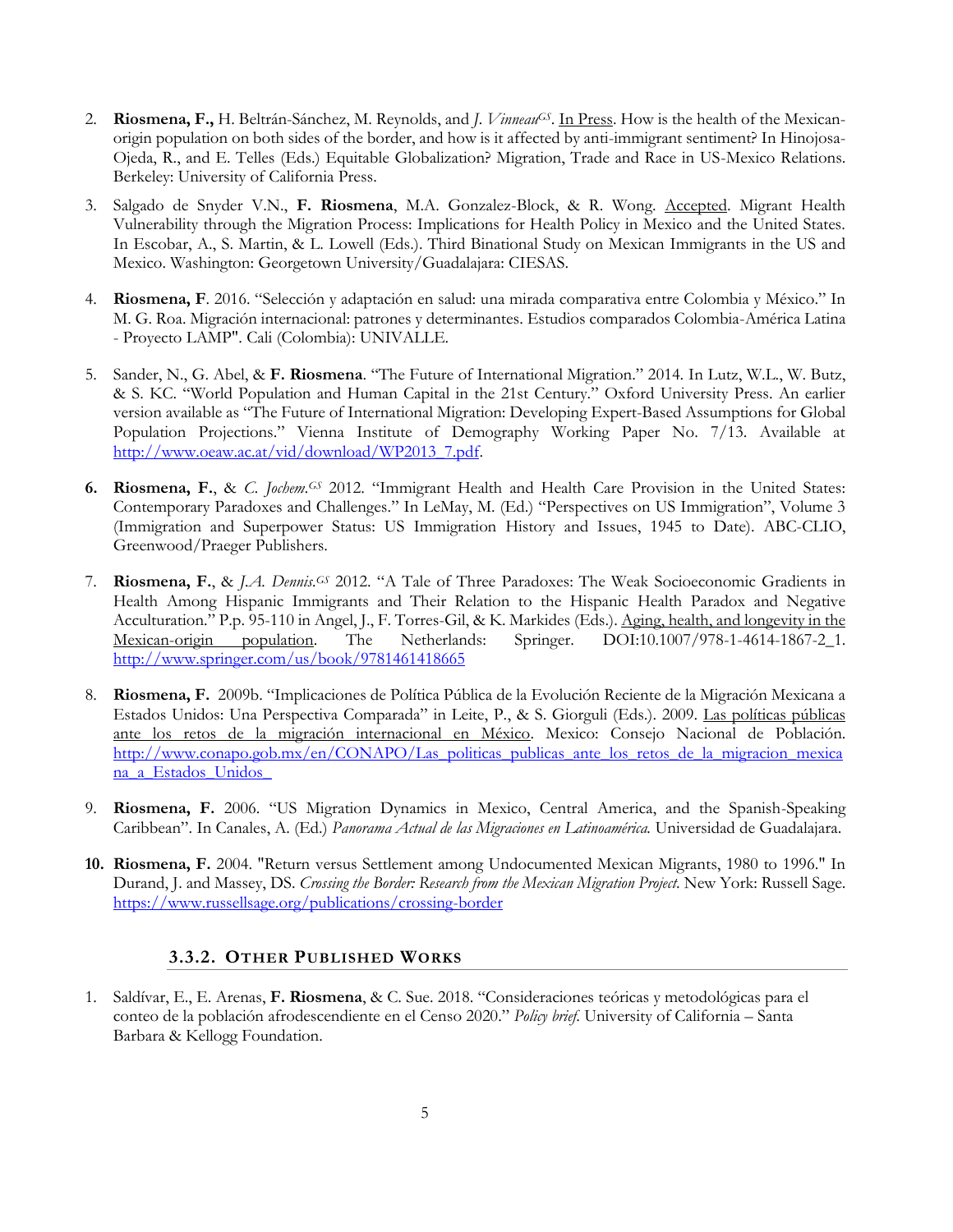- 2. Wong, R., J. Angel, & **F. Riosmena**. 2016. "Introduction to Special Issue." *Research on Aging* 38(3):259-262. doi:10.1177/0164027516636426.
- 3. **Riosmena, F.** 2016. "Guatemala-US Migration: Transforming Regions." *Contemporary Sociology: A Journal of Reviews* 45(4):462-464. **Book review.**
- 4. Pederzini, C., **F. Riosmena**, C. Masferrer, & N. Molina. 2015. "Three decades of migration from the Northern Triangle of Central America: A historic and demographic outlook." Policy Brief. Central and North American Migration Dialogue. Mexico City and Washington, D.C.: CIESAS and Georgetown University. See [www.canamid.org.](http://www.canamid.org/)
- 5. **Riosmena, F.**, E. Root, *J. HumphreyGS*, *E. SteinerGS*, & *R. Stubbs. UG* 2015. "The Waning Hispanic Health Paradox" *Pathways*. Stanford Center for Poverty and Inequality. Available at [http://web.stanford.edu/group/scspi/\\_media/pdf/pathways/spring\\_2015/Pathways\\_Spring\\_2015\\_Riosmen](http://web.stanford.edu/group/scspi/_media/pdf/pathways/spring_2015/Pathways_Spring_2015_Riosmena_et-al.pdf) [a\\_et-al.pdf.](http://web.stanford.edu/group/scspi/_media/pdf/pathways/spring_2015/Pathways_Spring_2015_Riosmena_et-al.pdf)
- 6. *Lee, A.W.GS* & **F. Riosmena**. "Migration." 2014. In Achieving Sustainability: Visions, Principles, and Practices. Edited by Debra Rowe. Detroit: MacMillan Reference.
- 7. **Riosmena, F.** 2013. "At the Edge of U.S. Immigration's 'Halt of Folly:' Data, Information, and Research Needs in the Event of Legalization." *Journal of Migration and Human Security* 1(4):148-162.
- 8. **Riosmena, F.** 2013. "A review of Bakewell, O. (Ed.). 2012. Migration and Development. Cheltenham (UK) and Northampton (USA): Edward Elgar Publishing." *Journal of Regional Science DOI: 10.1111/jors.12079* p. 944- 946. **Book review.**
- 9. **Riosmena, F.**, & *W.C. Jochem.GS* 2013. "Migration and Health, Latin Americans in the U.S." in Ness, I. (Ed.). Encyclopedia of Human Migration. Malden, MA: Wiley Sons.
- 10. **Riosmena, F.**, I. Prommer, A. Goujon, & S. KC. 2008. "An Evaluation of the IIASA/VID Education-specific Back-Projections." Interim Report IR-08-019, International Institute for Applied Systems Analysis. Laxenburg, Austria.

## **3.4. FELLOWSHIPS AND AWARDS**

| International Institute for Applied Systems Analysis, Austria. Luis Donaldo Colosio Fellowship.  | 2005–2006 |
|--------------------------------------------------------------------------------------------------|-----------|
| University of Pennsylvania, School of Arts and Sciences. Judith Rodin Fellowship.                | 2004–2005 |
| Univ. of Pennsylvania, Grad. Group in Demography Preliminary Doctoral Examinations, Distinction. | 2004–2005 |

### **3.5. RESEARCH GRANTS AND CONTRACTS**

### **3.5.1. EXTRAMURAL SUPPORT**

### *3.5.1.1. GRANT APPLICATIONS PENDING*

Principal investigator

"Health of Aging Mexicans on Both Sides of the Border." National Institute on Aging 1 R01 AG068392-01A1. (1.7 million in direct costs). Status pending (score: 4th percentile, October 2020). 2021-2026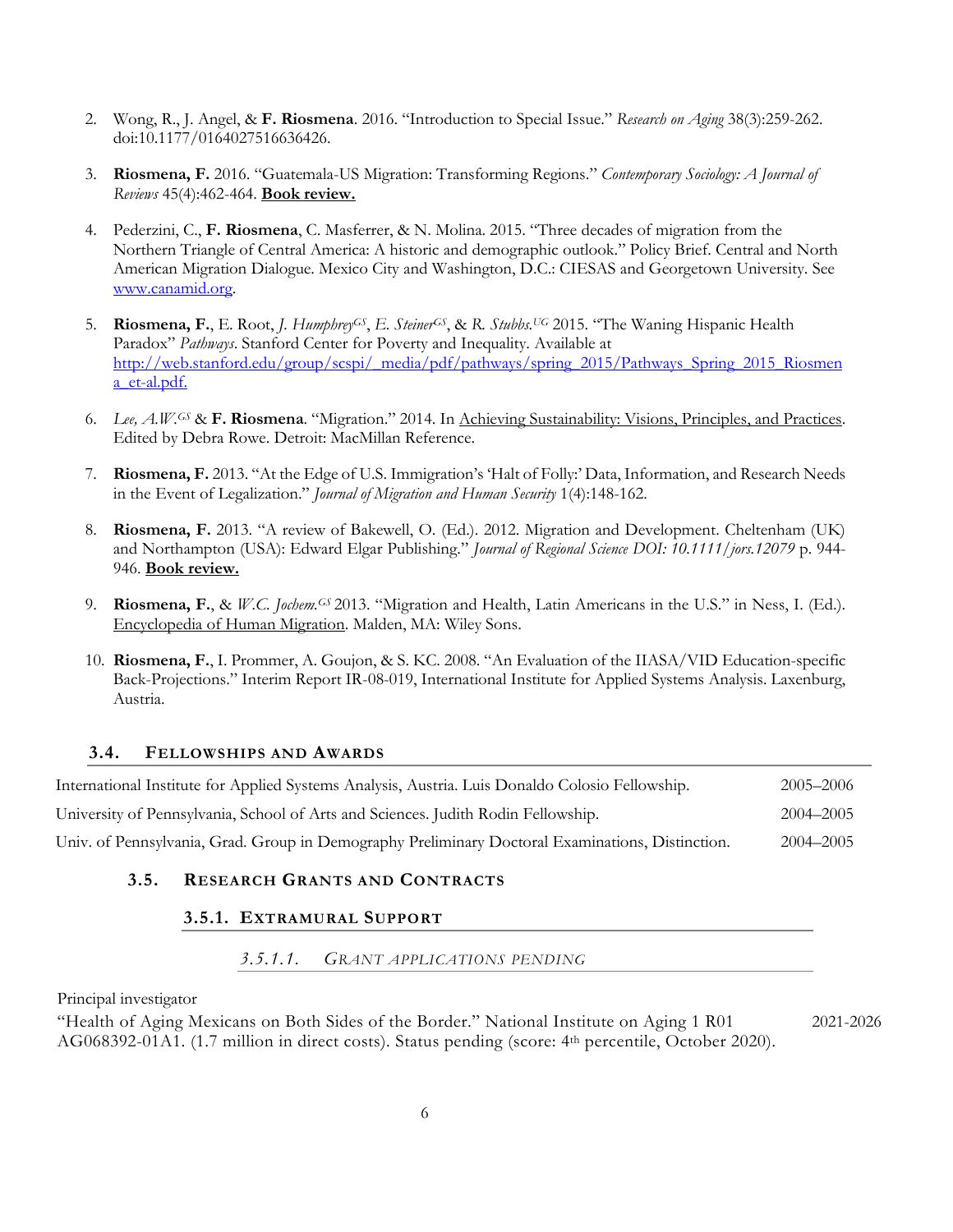Co-investigator:

| "¡SALE!: Social determinants of health and Adolescent pregnancy in Latinas." Office of<br>$\blacksquare$<br>Population Affairs, Department of Health &Human Services 1 PHEPA000004-01-00 (PI:<br>2020-2022<br>Blair Darney, OHSU; CU portion: ~\$100,000 in direct costs).                                    |           |
|---------------------------------------------------------------------------------------------------------------------------------------------------------------------------------------------------------------------------------------------------------------------------------------------------------------|-----------|
| Co-investigator:<br>"Dynamics and health consequences of obesity between infancy and young adulthood in the<br>2018-2022<br>united states." National Institute of Diabetes, and Digestive and Kidney Diseases R01<br>DK115937 01 (PI: Solveig Cunningham [Emory], CU portion: \$65,000/year in direct costs). |           |
| 3.5.1.3. COMPLETED PROJECTS                                                                                                                                                                                                                                                                                   |           |
| Principal Investigator:<br>"A Cross-National Perspective in Migrant Health". National Institute for Child Health and Human<br>Development, National Institutes of Health (R03, \$142,816; Randall Kuhn, co-I).                                                                                                | 2010-2013 |
| "The role of local context on the Hispanic Health Paradox and on immigrant health adaptation<br>×,<br>processes." Stanford's Center on Poverty and Inequality's Hispanic Inequality Initiative (\$25,000; Elisabeth<br>Root, co-I).                                                                           | 2013      |
| "The role of local context on the Hispanic Health Paradox and on immigrant health adaptation<br>٠<br>processes." Network on Life Course Health Dynamics (subcontract via University of Michigan, \$11,000).                                                                                                   | 2016      |
| Co-investigator:                                                                                                                                                                                                                                                                                              |           |
| "University of Colorado Population Center." National Institutes of Child Health and Human<br>Development 5 P2C HD066613 09 (PI: Lori Hunter [UCB], \$325,510/year in direct costs).                                                                                                                           | 2014-2019 |
| "Annual Conferences on Climate-Migration-Health." National Institute for Child Health and Human<br>٠<br>Development, 5R13HD078101 (PI: Lori Hunter [UCB], \$55,000/year in direct costs).                                                                                                                     | 2014-2019 |
| "Multi-Scale Processes Determining Population Distribution." National Science Foundation<br>٠<br>Interdisciplinary Behavioral and Social Sciences Research competition Grant No. 1416860 (PI:<br>Deborah Balk, CU portion: \$30,000/year in direct costs).                                                    | 2014-2018 |
| "Sistemas Migratorios en Perspectiva Comparada: Mexico-Estados Unidos y Africa<br>٠<br>Subsahariana–Europa (MIGRASYS)." Spanish Ministry of Economics and Competitiveness,<br>Program on Basic Research (PI: Pau Baizán, Universitat Pomeu Fabra, EUR173,000; CU                                              | 2013-2017 |

## **3.5.2. INTRAMURAL SUPPORT**

## *3.5.2.1. GRANTS CURRENTLY IN FORCE*

Principal Investigator

Portion EUR5,000).

▪ "Hispanic health in the COVID Era." University of Colorado Population Rapid Response Grant Program (\$2,000). 2020

# *3.5.2.2. COMPLETED PROJECTS*

Principal Investigator. 2018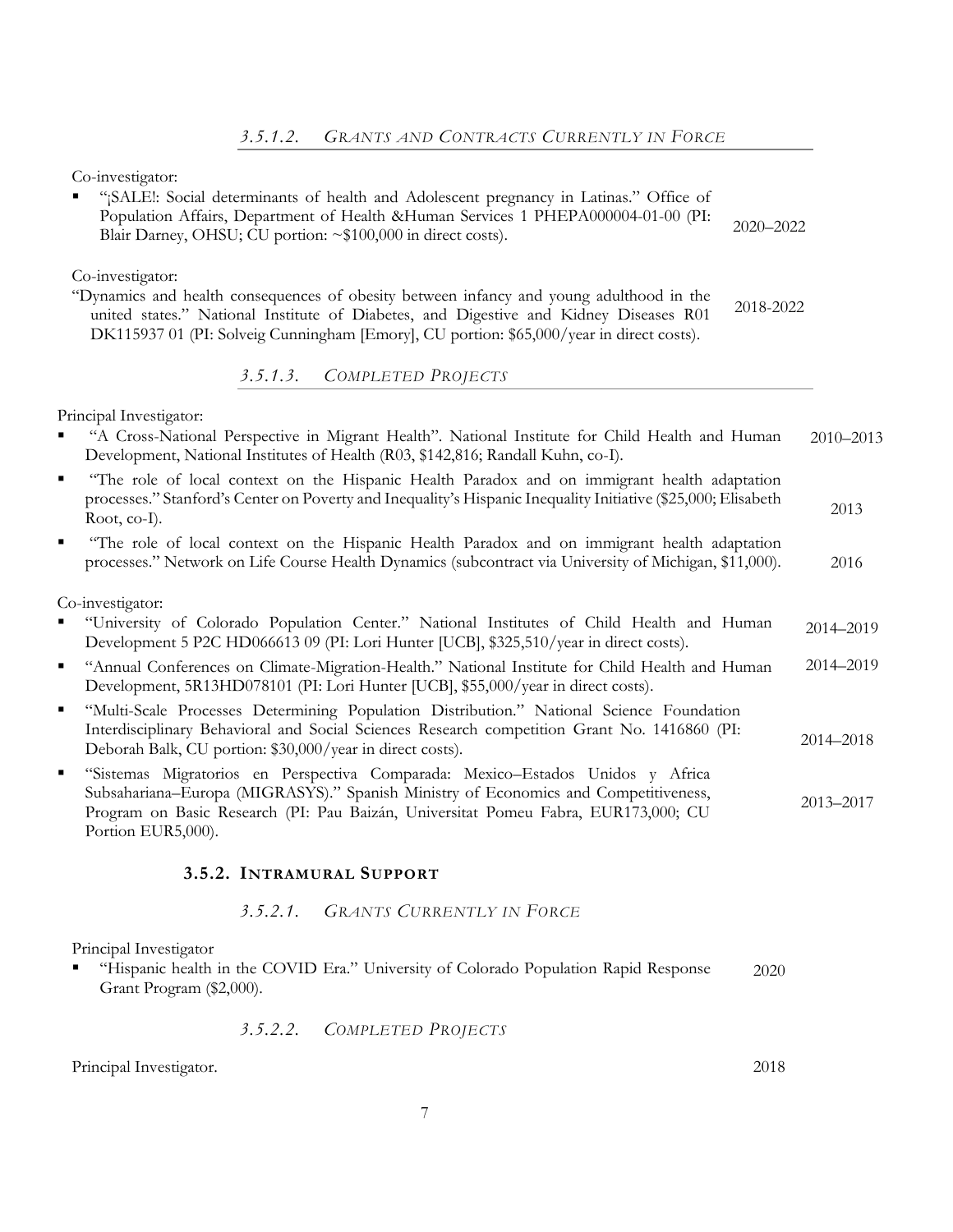| "Hispanic health in an Era of rising immigration enforcement and anti-immigrant sentiment."<br>University of Colorado Population Center Pilot Grant Program (\$11,000, M. Reynolds co-I)                                                                                                                                                                                                   |           |
|--------------------------------------------------------------------------------------------------------------------------------------------------------------------------------------------------------------------------------------------------------------------------------------------------------------------------------------------------------------------------------------------|-----------|
| "International Migration and the Informal Economy in Latin America". University of<br>Colorado at Boulder, Population Program Pilot Grant (\$8,100, C. Sheehan co-I).                                                                                                                                                                                                                      | 2009–2010 |
| "Evaluating the SES Health Gradients of Mexicans, Migration Selection, and Acculturation<br>Hypotheses Using Clinically-Reported Measures". University of Colorado's Population<br>Program Pilot Grant (\$7,500), Council on Research and Creative Writing, Junior Faculty<br>Development Awards (5,000), and Center to Advance Research and Teaching in the Social<br>Sciences (\$2,000). | 2007-2009 |
| Co-Investigator                                                                                                                                                                                                                                                                                                                                                                            |           |
| "The Environmental Dimensions of International Migration from Rural Mexico" (P.I. Lori<br>Hunter) University of Colorado Population Center Rapid Response Small Grants Program<br>\$3,000 awarded for Supplementing Ongoing Quantitative Modeling with Qualitative<br>Interviews); and summer graduate student fellowship funding by Center for Environment<br>and Population (\$5,000).   | 2011      |
| "Vulnerability and Adaptation to Drought: New Trends and Emerging Patterns among East<br>African Pastoralists." (P.I. Mara Goldman) University of Colorado Population Center Rapid<br>Response Small Grants Program (\$3,000).                                                                                                                                                             | 2011      |
| "Immigration Policy and the Settlement Decisions of Mexican Immigrants in the U.S."(PI:<br>Christina Sue). University of Colorado Innovative Seed Grant Program (\$38,250) and Center<br>to Advance Research and Teaching in the Social Sciences (\$2,500).                                                                                                                                | 2009-2011 |

## **3.6. ACADEMIC PRESENTATIONS**

## **3.6.1. INVITED INDIVIDUAL TALKS**

- "A re-appraisal of thinking on and the empirical evaluation of migration theories." Presented at CEDEPLAR, UMFMG (Brazil, September 2020); Harokopio University Population Studies Seminar (Athens Greece, May 2018); the California Center for Population Research jointly with UCLA International Migration Seminar Series, University of California – Los Angeles (March 2018); the Institute for Population Research Seminar Series, The Ohio State University (January 2017); and University of California Santa Barbara (May 2016).
- "Depressive symptoms & disparities therein among Mexican immigrants over the 21st Century: a binational examination." Presented at the Health & Behavioral Sciences Seminar, University of Colorado – Denver (Sept. 13, 2019); and the Population Studies Center Colloquium, University of Pennsylvania (Sept 16, 2019).
- "Identifying explanations of the Hispanic Health Paradox, immigrant adaptation, and neighborhood effects on health." Presented at the University of Michigan's Population Studies Center Brown Bag Seminar (November 2018).
- "Climate Migration at the Height and End of the Great Mexican Migration Era." Presented at the Population & Health Seminar Series. College of Social and Behavioral Science, The University of Utah (February 2018); and at the Climate Science Center Seminar Series, Texas Tech University (March 2018).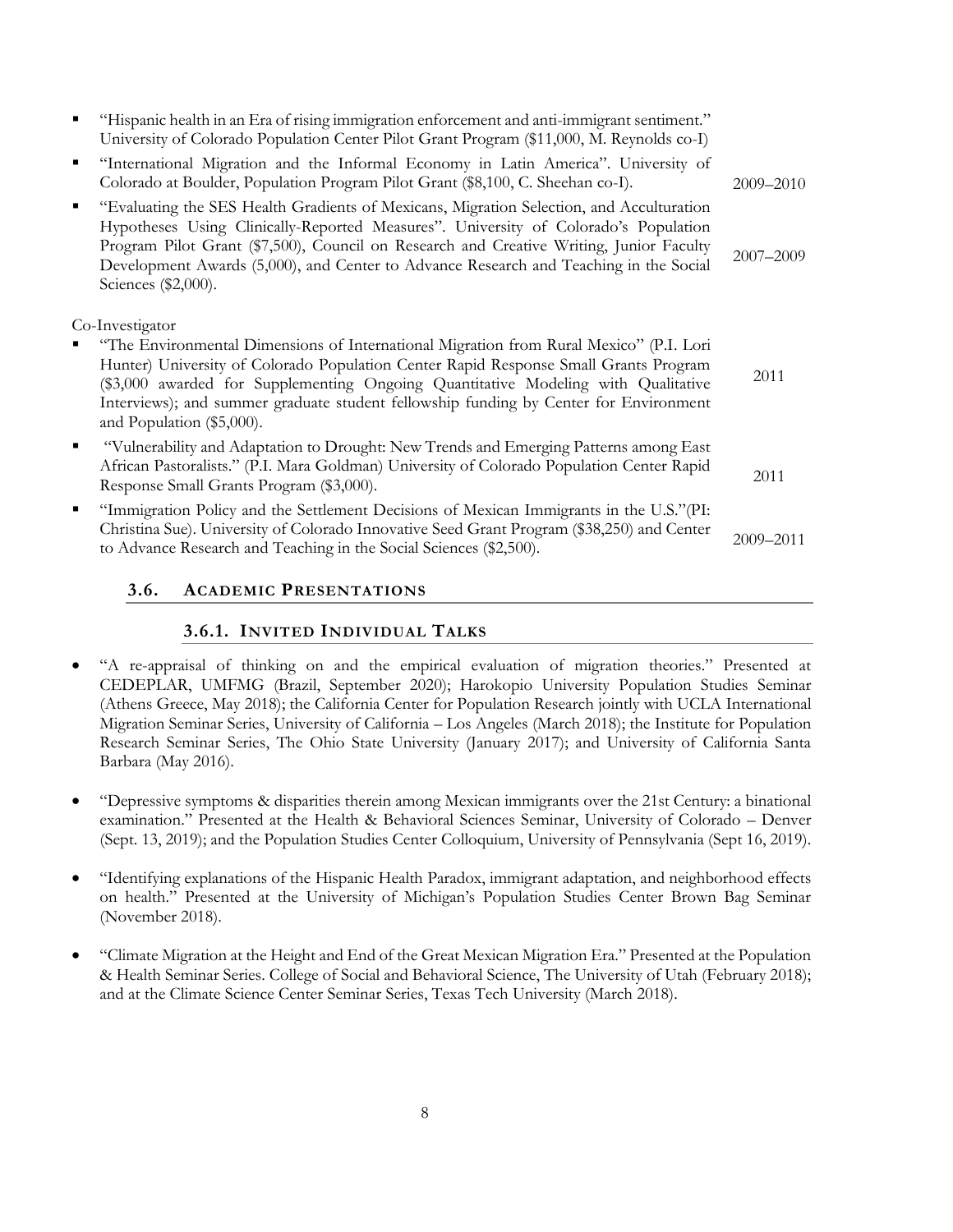- "Methodological challenges in identifying explanations of the Hispanic Health Paradox and immigrant adaptation." Center for Demography and Ecology Seminar Series, University of Wisconsin – Madison (February 2017).
- "Una revaloración de las teorías de migración y su evaluación." Keynote address. Symposium on Emerging Population Problems in the Mexican Borderlands. El Colegio de la Frontera Norte (Tijuana, Mexico, November 2016).
- "The Role of (Drought-related) Climate Change on Mexico-US Migration." Asian Demographic Research Institute, Shanghai University (June 2016).
- "A reflection on the association between (precipitation) variability and US migration out of rural Mexico." Presented at the Temporary Migration Cluster and the Gifford Center for Population Research, University of California, Davis (October 2015).
- "Sources and Mechanisms of Favorable Neighborhood "Effects" on Mexican-American Health." Presented at the Maryland Population Research Center (September 2015); Brown University's Population Studies and Training Center (February 2015); and the University of Colorado at Boulder's Population Center Colloquium Series (February 2015).
- *"La reforma migratoria en EU y el eterno retorno: un comentario sobre propuestas legislativas recientes."* Presented at the Ongoing Seminar Series in Migration Studies at CIESAS Occidente, Guadalajara, México (May 2014).
- "Situated *ex situ* adaptations: U.S. migration from rural Mexico as a response to climatic variability." Presented at the Colloquium of the Department of Geography and Environmental Studies, University of Colorado, Colorado Springs (November 2014); and the Tod Spieker Colloquium Series, UCLA Department of Geography (Los Angeles, February 2014).
- "U.S. Migration from Rural Mexico as an Adaptation Strategy to Climatic Variability: A Look across Contexts." Presented at the Center for Studies in Demography and Ecology, University of Washington (Seattle. November 2013).
- "Migration Selection, Protection, and Acculturation in Health: A Binational Perspective on Older Adults." Presented at the Population Studies Center Colloquium. University of Pennsylvania (Philadelphia. February 2013).
- "*Selección, Protección y Aculturación: la Salud de los Migrantes en Estados Unidos.*" Presented at the Demography Section Seminar of the Mexican National Actuarial College (Mexico City. October 2011).
- "Pathways to El Norte: Networks, Economic Restructuring, and Origin-Destination Flows in Mexico–U.S. Migration." Presented at the University of Colorado's Center for Latin American Studies (Boulder, CO, January 2011).
- "*Selectividad, Protección "Cultural" y Aculturación en El Norte: Una Perspectiva Binacional sobre la Salud de los Migrantes Mexicanos en Estados Unidos.*" Presented at the Ongoing Seminar Series in Migration Studies at CIESAS Occidente, Guadalajara, México (May 2010).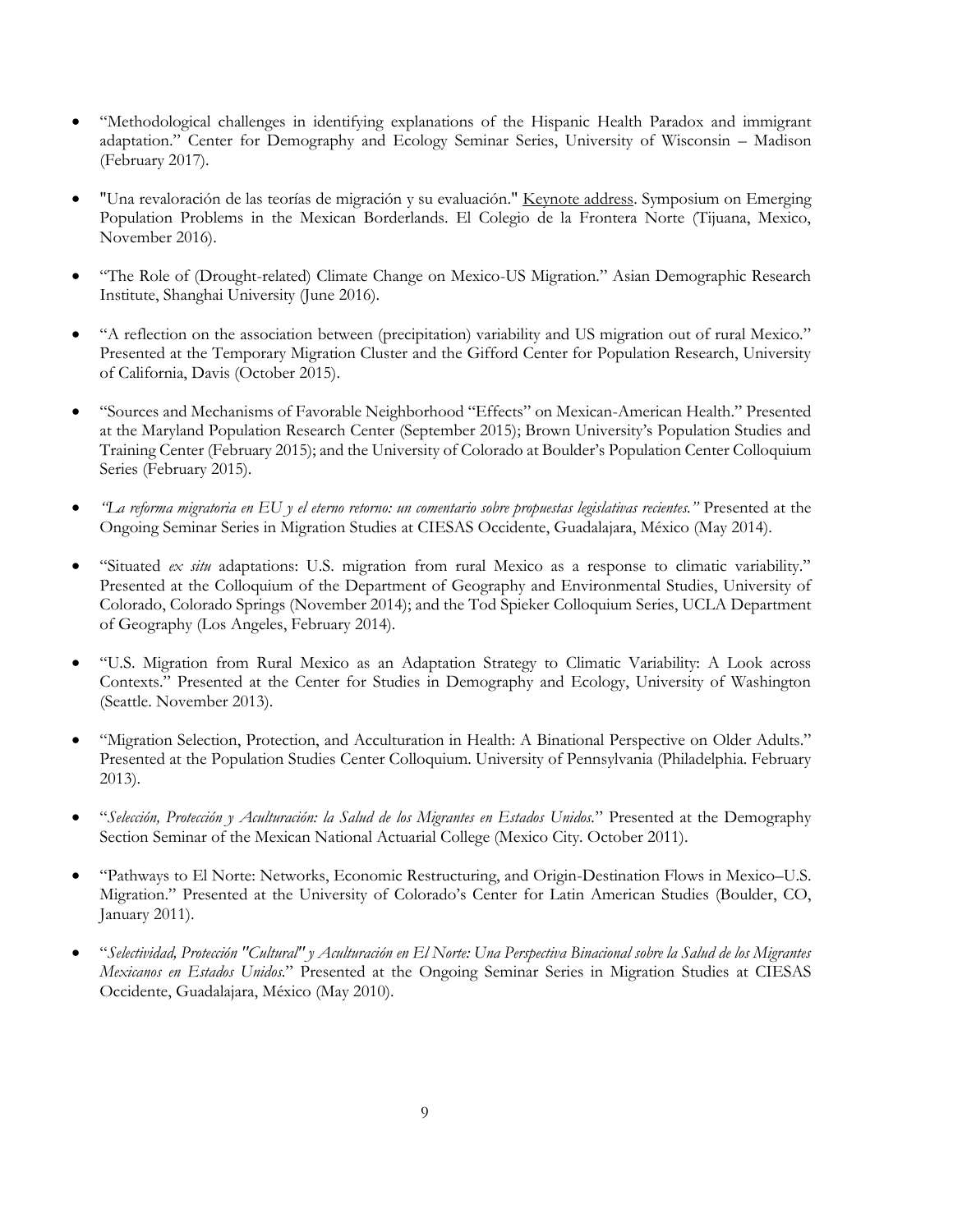- "On the Legal Auspices of Latin America–U.S. Migration." Presented at the Seminar Series of the Institutt for sosiologi og samfunnsgeografi. Universitetet i Oslo (August 2009) and the Geography Department Colloquium, University of Colorado at Boulder (December 2008).
- "SES Gradients among Mexicans in the U.S. and in Mexico: A New Twist to the Hispanic Paradox?" Presented at the Center for U.S.–Mexican Studies Colloquium Series. University of California–San Diego (May 2008)
- "Contextual Influence in the Association between Marriage and US Migration". Presented at the Demography and Ecology Training Seminar, University of Wisconsin. Madison, WI (January 2007); and the Joint IBS/Geography Seminar. University of Colorado. Boulder, CO. (December 2006).
- "International Migration, Regional Variation, and Human Capital Formation in Mexico." Presented at the Vienna Institute of Demography Colloquium. Vienna, Austria (December 2006).
- "Mexico–U.S. Migration Dynamics: A Sequential, Duration-Period Approach." Presented at the Race and Ethnicity Seminar, Department of Sociology, University of Wisconsin. Madison, WI. (January 2007); and the ERCOMER Seminar Series, Faculty of Social Sciences, University of Utrecht (April 2006).

# **3.6.2. INVITED TALKS AT MINI-CONFERENCES AND WORKSHOPS**

- "Challenges to Immigrant Health and its Study in an Era of Rising Anti-immigrant Sentiment." Keynote speech, Immigration Research Symposium, UCSB (October 18, 2019).
- "El posible impacto de la migración en la depresión de los adultos mayores de origen mexicano: un enfoque binacional." Presented at the Fourth Users Meeting of the Mexican Health and Aging Study. Mexico City, November 2019.
- "Do (environmental) shocks alter the quantum or tempo of migration? An examination in contemporary Mexico." Presented at Environmental Demography Conference, University of Wisconsin (Oct 24-25, 2019).
- "A re-appraisal of thinking on and the empirical evaluation of migration theories." Presented at Second Asian Population Forum, Shanghai University (October 11-12, 2019).
- "Challenges to understanding the (re-)adaptation of displaced people with population-based data." Presented at the National Academies Workshop on Forced Migration Research: From Theory to Practice in Promoting Migrant Wellbeing. Washington, DC (May 22, 2019).
- "Health and wellbeing of Mexican older adults by migration status: a preliminary look towards disentangling selectivity vs. post-migration changes." Presented at workshop on Cognition, Mortality, and Mortality Determinants in Latin America. UC – Berkeley (Feb 23, 2019).
- "Identifying Explanations for the Health Advantages and Disadvantages Experienced by Hispanics in the United States." Presented at the Geographies of Poverty Conference, University of California – Davis (November 2018).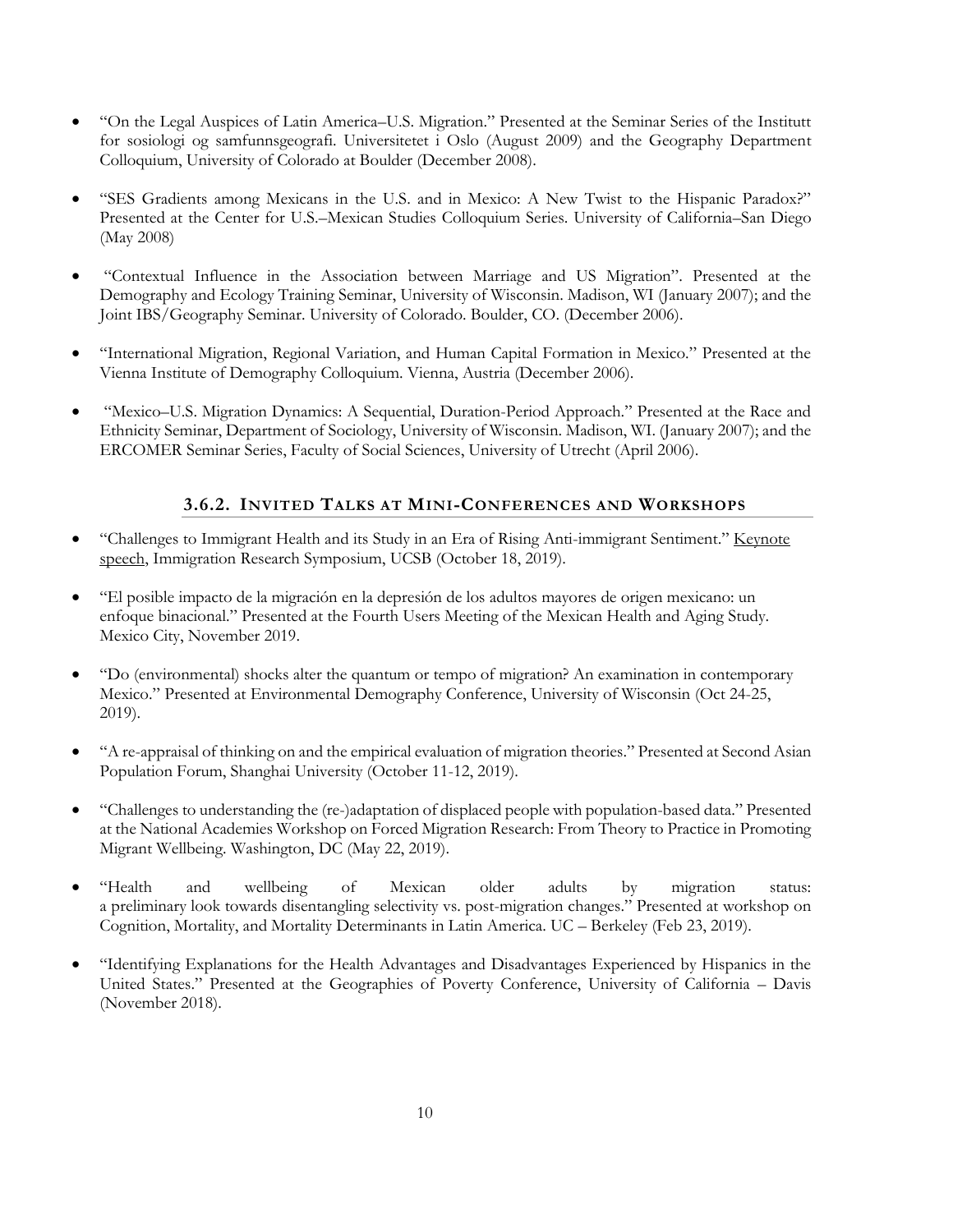- "*Cambios en la salud y bienestar de los adultos mayores de acuerdo con sus experiencias de migración internacional y retorno.*" Presented at the Mexican Health and Aging Study users' conference. Mexico City (September 2018).
- "Who goes next? Comparative Perspective on the Pacing and Sequencing of Mexican and Senegalese sibling migration." Presented at Conference to commemorate the 30<sup>th</sup> Anniversary of the Mexican Migration Project. El Colegio de México (October 2017).
- "Contemporary changes in the health of Mexican migrants in the U.S.: a look across an Era of rising enforcement and anti-immigrant sentiment." Presented at the UCSB Milestone Conference Expanding Bridges Overcoming Walls. University of California – Santa Barbara (Aug 25-26, 2017).
- "A re-appraisal of the formulation of and empirical evaluation of migration theories." Presented at the Conference "Shifting Contexts and Patterns of Migration - Comparing Europe and Central-North America." co-organized by the Humboldt Chair & El Colegio de México. (May 2017).
- "A reflection on the association between (precipitation) variability and US migration out of rural Mexico." Mini-conference, Broom Center for Demography, University of California at Santa Barbara (April 2015).
- "Contextos de emigración internacional y selección en salud: una mirada comparativa de México, El Salvador y Colombia." Presented at *Colombia en la encrucijada: el Proyecto LAMP – Colombia sobre migración*. Universidad del Rosario, Bogotá (March 2015).
- "¿Negro o Moreno?: Factores que Influyen la Identidad Negra en Contraposición a la Identidad Morena (Afro) en la Costa Chica de Guerrero y Oaxaca." Presented at *Imaginarios Nacionales en México y América Latina: Mestizos, Indígenas y Afrodescendientes.* National Anthropology Museum. Mexico City (February 2015).
- "The potential and limits of using the ethnosurvey across settings (& over time)." Presented at "The Ethnosurvey in Global Contexts" Conference. Vanderbilt University (Nashville, TN, January 2015).
- "Resiliency, Vulnerability, and Adaptation: The Health of Latin Americans during the Migration Process to the United States." Presented at *Seminario de Medición de Grupos Sociales Vulnerables*, National Autonomous University of Mexico, (Mexico City. October 2011).
- "The Environmental Dimensions of U.S Migration from Rural Mexico." Presented at the Second Meeting of the Integrative Assessment Modeling Group, National Center for Atmospheric Research (Boulder, CO, July 2011).
- "Pathways to El Norte: Networks, Economic Restructuring, and Origin-Destination Flows in Mexico–U.S. Migration". Presented at the Conference "New Realities of Mexican Immigration to the United States" (Princeton University, April 2011).
- "Migration Selection, Protection, and Acculturation: A Bi-national Perspective on Older Adults". Presented at the 2010 International Conference on Aging in the Americas (Austin, TX, September 2010).
- "Understanding Migrant Health: Selection, Protection, and Adaptation Processes." Presented at the University of Denver's Center on Rights Development's 11th Annual Symposium (April 2010).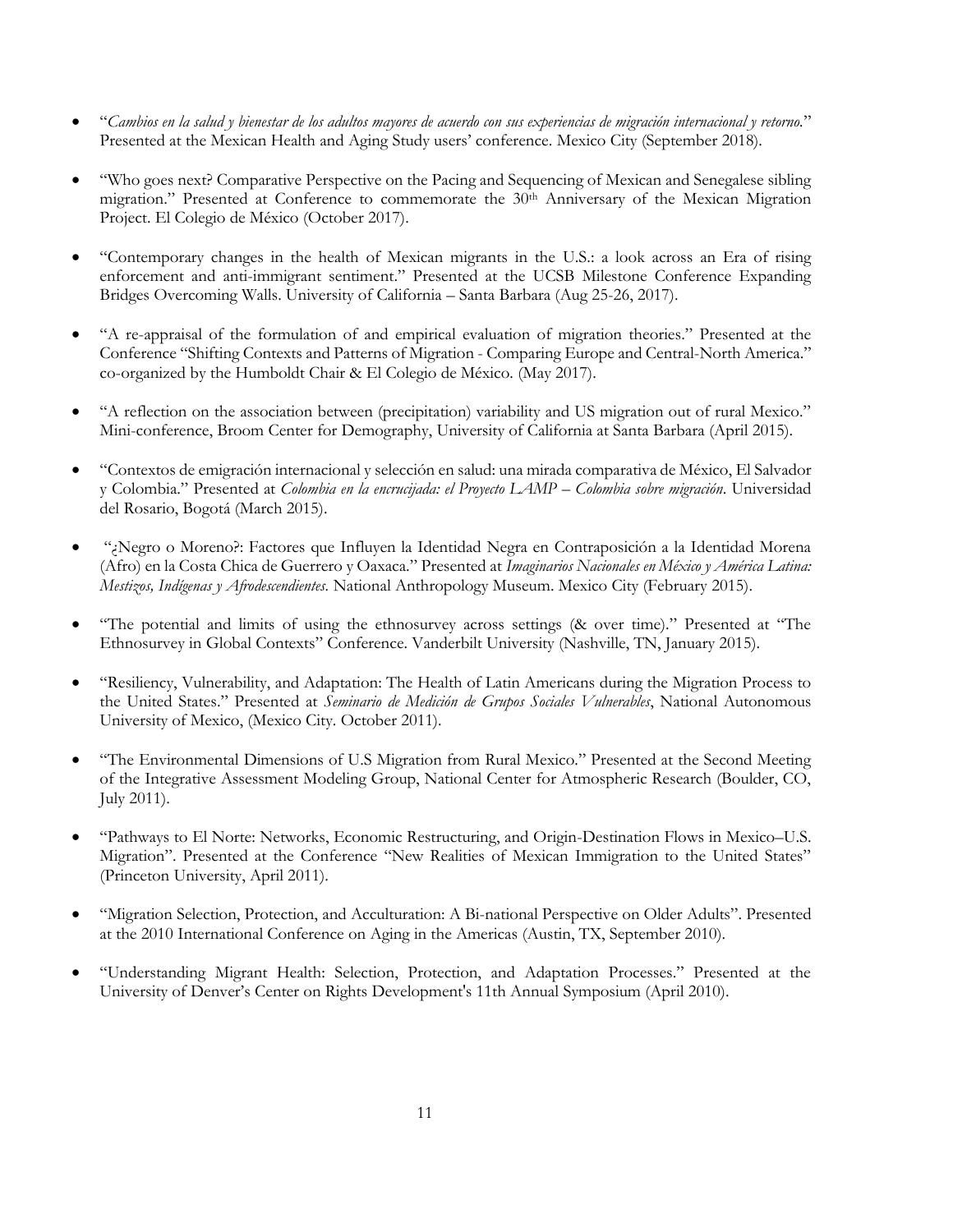- "On the Legal Auspices of Latin America–U.S. Migration." Presented at the Publication Colloquium "Migration in the Americas: Mexico and Latin America in Comparative Context". Center for the Americas, Vanderbilt University (May 2008).
- "*Características de la Migración Mexicana a Estados Unidos en Perspectiva Comparada*." Presented at the Conference "*Las Políticas Públicas ante los Retos de la Migración Internacional en México*" (Public Policy and the Challenges of International Migration in Mexico) organized by the Mexican National Population Council. Mexico City (August 2008).
- "Undocumented Entry and Exit from Latin America in an Era of Rising Enforcement." Presented at the U.S.–Mexico Binational Conference on Migration and Social Policy. University of California–San Diego (November 2007).
- "A Reflection on SES and Health Selectivity in Mexico–U.S. Migration Dynamics". Presented at the workshop "Migration and Cardio-metabolic Risk: Obesity and Diabetes among Foreign-born People in the United States". Emory University Global Health Institute. (April 2007).
- "The Evolution of Learned Societies: Comparative Perspective." Presented at the Demography of Learned Societies Meeting. Vienna, Austria (November 2006).
- "Return versus Settlement among Undocumented Mexican Migrants, 1980 to 1996." Presented at the Binational Conference on Mexico–U.S. Migration, Puerto Vallarta, México (March 2002).

# **3.6.3. PRESENTATIONS AT CONFERENCES AND MEETINGS**

- "Depressive symptoms & disparities therein among Mexican immigrants over the 21st Century." Presented at the 2019 Meetings of the Population Association of America (Austin, TX).
- "Operationalizing Trapped Populations." Presented at the 2019 Meetings of the American Association of Geographers (Washington, DC).
- "*Una revaloración de la formulación, comparación, y evaluación de las teorías de migración en el contexto de los movimientos entre Mesoamérica y Estados Unidos*." Presented at the XXXVI International Congress of the Latin American Studies Association (Barcelona, Spain, May 2018).
- "Racial Identification of Black Mexicans and its Effects on Measurements of Population Size and Ethnoracial Inequality." Presented at the 2018 Meetings of the American Sociological Association (Philadelphia, PA).
- "Evaluating the dynamics and drivers of internal migration using alternative classification systems: a look at contemporary Mexico." Presented at the 2018 Meetings of the American Association of Geographers (New Orleans, LA) and the 2018 Meetings of the Population Association of America (Denver, CO).
- "Climate Migration at the Height and End of the Great Mexican Migration Era." Presented at the XXVIII International Population Conference (IUSSP). Cape Town, South Africa (November 2017).
- "*Complejidades sobre la medición estadística de la Población Negra en México*." Presented at the Fifth Conference on Ethnicity, Race, and Indigenous Peoples (ERIP, LASA). Universidad Michoacana de San Nicolás de Hidalgo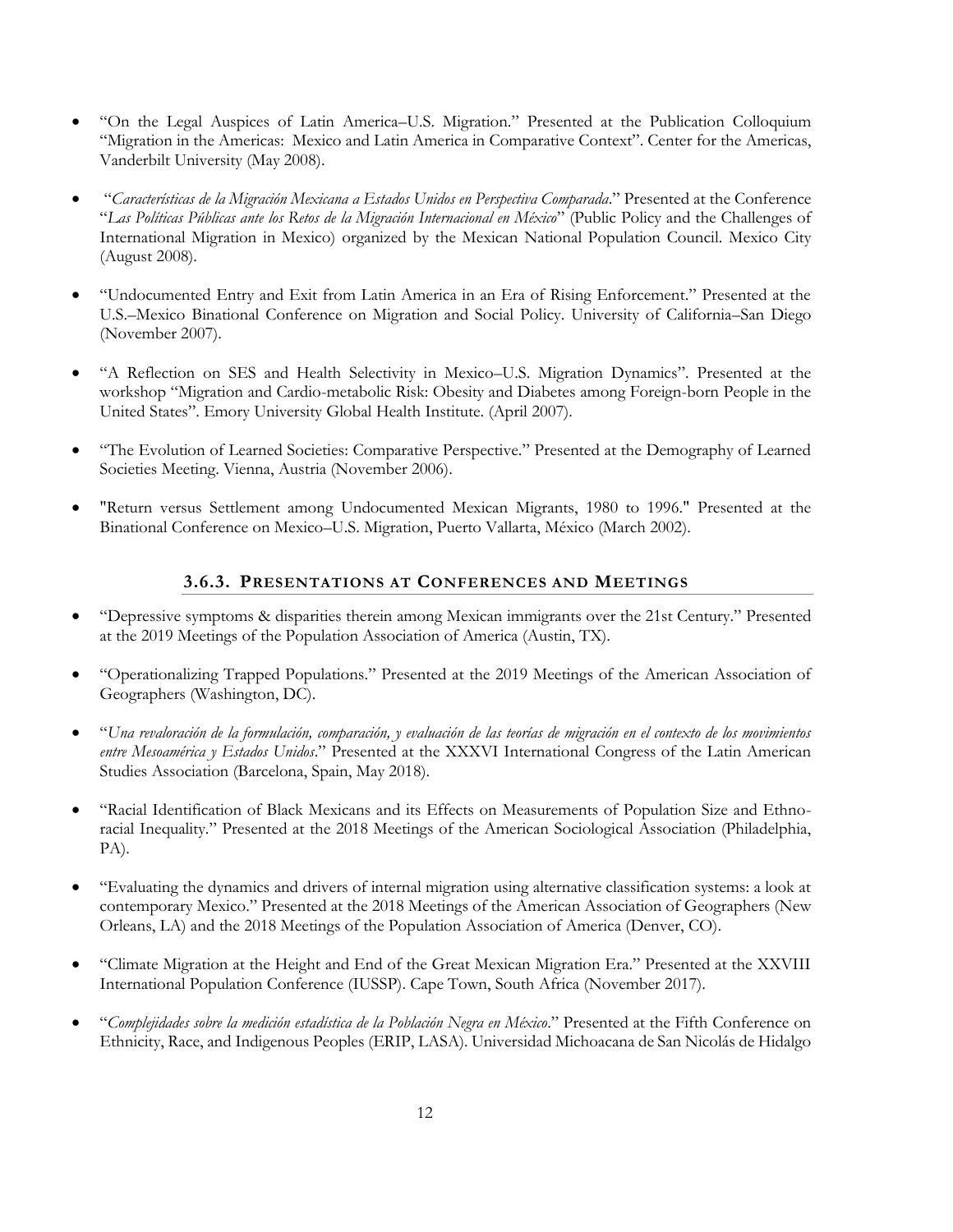(October 2017) and at the XXXVI International Congress of the Latin American Studies Association (Barcelona, Spain, May 2018).

- "Situated ex situ adaptations: U.S. migration from rural Mexico as a response to climatic variability." Presented at the 2014 Meetings of the Mexican Demographic Society (Mexico City; May 2014).
- "Migrant Health Vulnerability through the Migration Process: Implications for health policy in Mexico and the United States." Presented at the 2014 Meetings of the Mexican Demographic Society (Mexico City; May 2014).
- "Disentangling "barrio effects" in Mexican American Health." Presented at the 2014 Meetings of the Association of American Geographers (Tampa, Fl; April 2014).
- "Migrant Health Selection from Five Major Sources of U.S. Immigration." Presented at the 2013 Population Association of America Meetings (New Orleans, April 2013). Prior version presented (with Randall Kuhn) at the University of Colorado's Institute of Behavioral Science colloquium series (sponsored by the Population Program, December 2012).
- "Migration, Retirement, and Aging in Stable Populations." Presented at the 2012 European Population Conference (Stockholm, Sweden. June 2012).
- "Paradox Lost (Over Time)? Duration of Stay, Language, Citizenship, and Adult Mortality among Hispanic Immigrants in the United States." Presented at the XI Meetings of the Mexican Demographic Society (Aguascalientes, Mexico. May 2012).
- "Climatic Variability and U.S. Migration from Rural Mexican Livelihoods." Presented at the XI Meetings of the Mexican Demographic Society (Aguascalientes, Mexico. May 2012).
- "The Role of U.S Migration Translocality in the Epidemiological Transition in Mexico: A Look at Diabetes and Hypertension." Presented at the 2012 Population Association of America Meetings (San Francisco, May 2012).
- "Pathways to El Norte: Networks, Economic Restructuring, and Origin-Destination Flows in Mexico–U.S. Migration." Presented at the 2011 Meetings of the Association of American Geographers (Seattle, WA, April) and at Plenary Session at the Meetings of the Mexican Demographic Society (Mexico City, November 2010).
- "The Impact of Policies Influencing the Demography of Age-structured Populations: the Case of Academies of Sciences." Presented at the XXVI International Population Conference. Marrakesh, Morocco (September 2009).
- "Health Selectivity and SES Gradients in Mexico–U.S. Migration at the Ecological Level." Presented at the 2009 Meetings of the Population Association of America, Detroit, MI (April 2009).
- "*Gradientes Educativos en Salud de Mexicanos en los E.U. y México.*" Presented at the IX Meetings of the Mexican Demographic Society. Mérida, México (October 2008).
- "Health Selectivity in Mexico–U.S. Migration and Return: A Bi-national Perspective on Older Adults." Presented at the 2008 Meetings of the Population Association of America. New Orleans, LA (April 2008).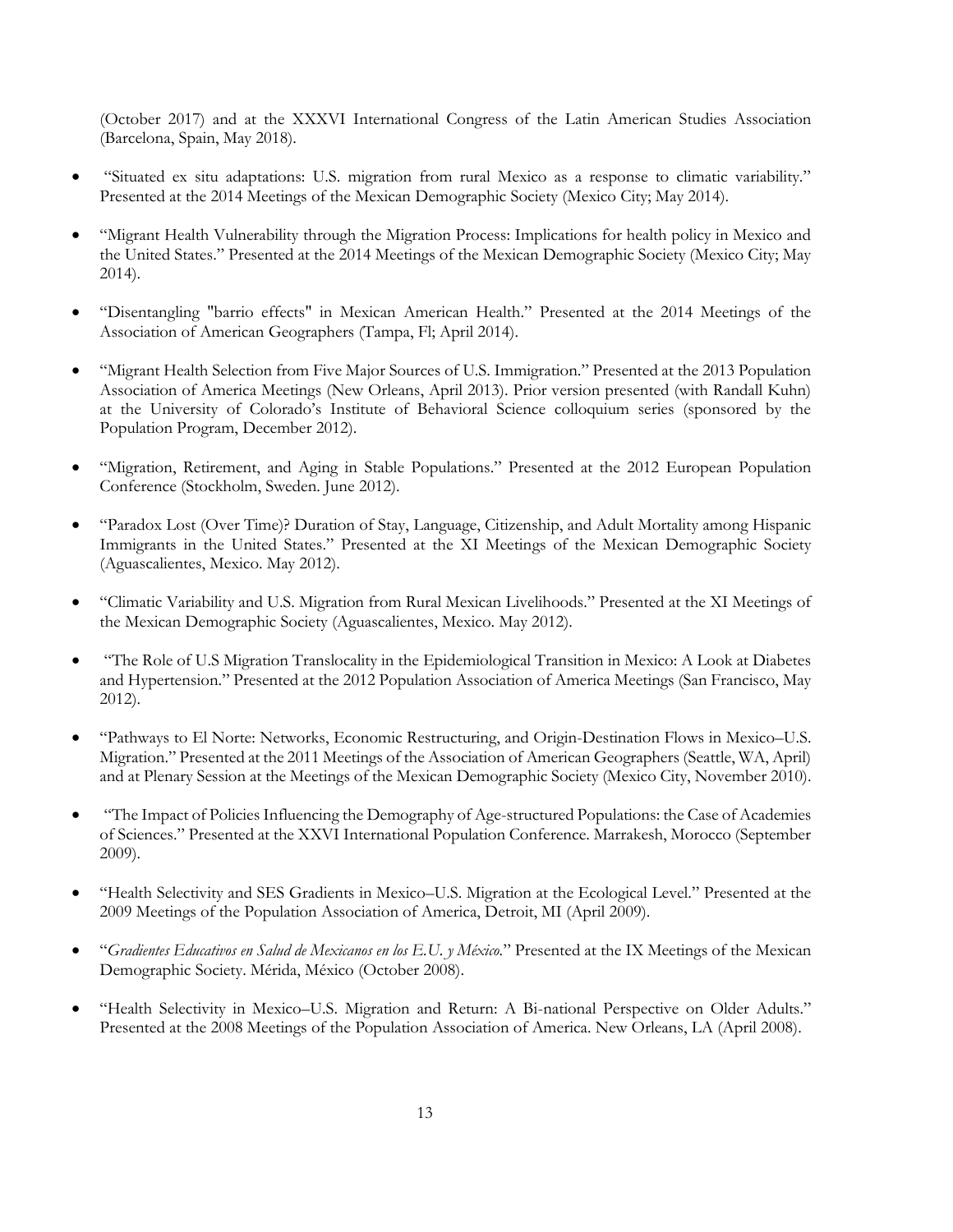- "A Look at Recent Trends in Contemporary Mexico–U.S. Migration Dynamics." Presented at the Population Reference Bureau Policy Communications Program's Workshop. Los Angeles, CA (March 2006).
- "Stocks de Capital Humano: Tendencias Recientes y Perspectivas a Futuro." Presented at the VIII Meetings of the Mexican Demographic Society. Guadalajara, Jalisco (September 2006).
- "Analyzing First Marriage-Migration/Migration-Marriage Sequences in Mexico." Presented at the Vienna Institute of Demography Seminar Series (October 2005) and the XXV International Population Conference. Tours, France (July 2005).
- "There and Back Again: A Comparison of the Determinants of and Selectivity in Return Migration of Latin Americans in the U.S." Presented at the 2004 Meetings of the Latin American Population Association, Caxambú, Brazil (September 2004).
- "*Determinantes de la Migración Puertorriqueña de Retorno.*" Presented at the VII Meetings of the Mexican Demographic Society. Guadalajara, Mexico (December 2003).

# **3.6.4. POSTERS AT CONFERENCES AND MEETINGS**

- Riosmena, F., D. Balk, & A. Clark. "Refining internal migration statistics in Mexico: an analysis across the urbanrural continuum and according to distance/neighbor-based regional zoning." 2017 Meetings of the Population Association of America (Chicago).
- Riosmena, F., E. Steiner, J. Humphrey, and E. Root. "Selection vs. Protection, Composition vs. Context: Identifying the Mechanisms of Favorable Barrio "Effects" on Mexican-American Health." 2015 Meetings of the Population Association of America (San Diego).
- Steiner, E., R. Rogers, and F. Riosmena. "Race/ethnic disparities in the hypertension management process: diagnosis, intervention, treatment, and control." 2014 Meetings of the Population Association of America (Boston).
- Stubbs, R.W., F. Riosmena, E. Root, J. Humphrey, and E. Steiner "Using Python to Capture Neighborhood Demographics Surrounding Participants in Restricted-data Health Surveys." 2014 Meetings of the Association of American Geographers (Tampa).
- Riosmena, F. "Regional Variation in International Migration from Mexico 1995 2004." 2007 Meetings of the Population Association of America Meetings (New York City).
- Riosmena, F. "Analyzing Marriage-Migration/Migration-Marriage Sequences in Mexico." 2005 Meetings of the Population Association of America Meetings (Philadelphia).
- Riosmena, F. "A Multi-Country Comparison on the Determinants of Return for Latin Americans in the U.S." 2004 Meetings of the Population Association of America Meetings (Boston).

# **4. TEACHING AND MENTORING RECORD**

## **4.1. COURSES TAUGHT**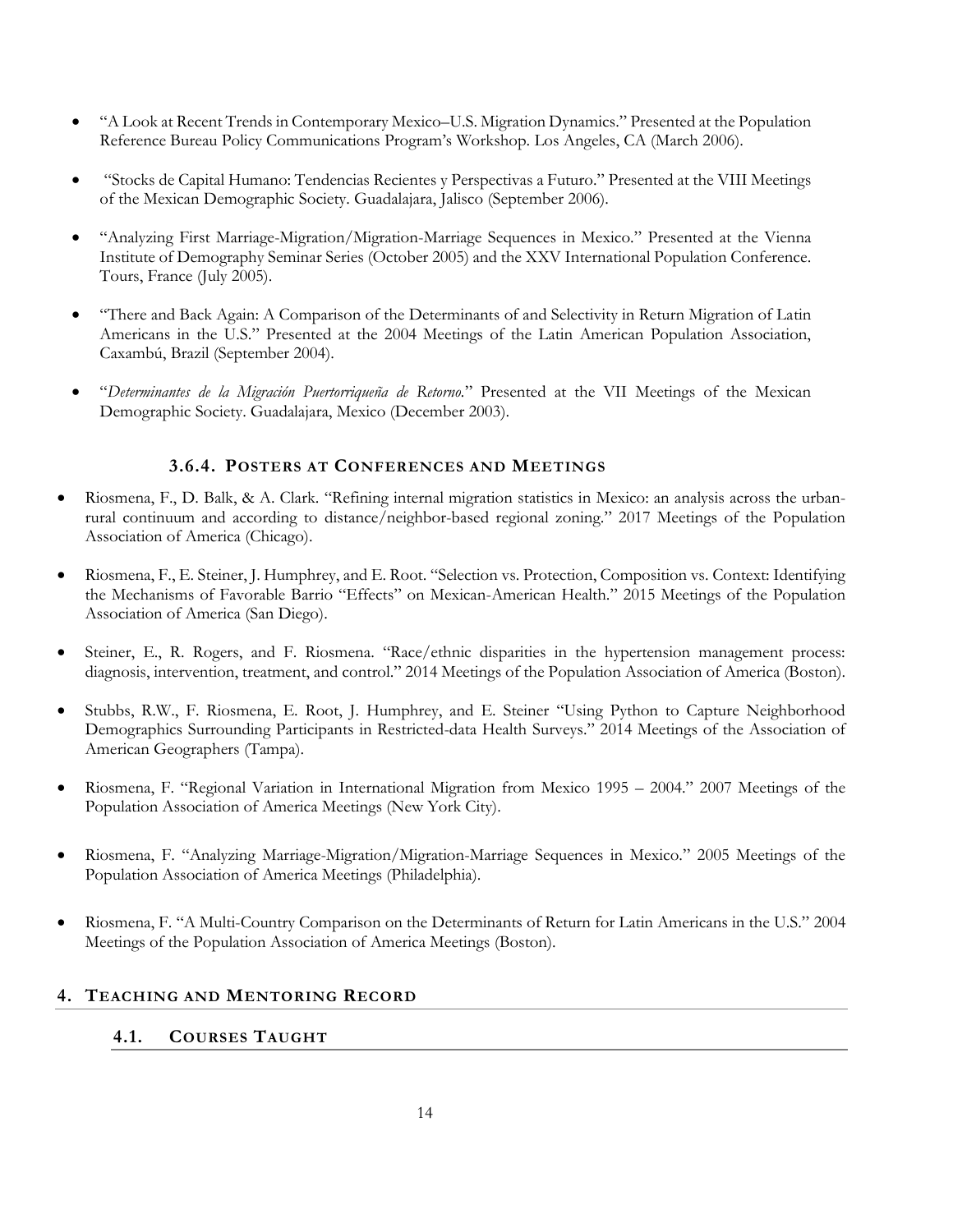- $(F = \text{FALL}; S = \text{SPRING}; \text{SUM} = \text{SUMMER})$
- GEOG-6732: Formal Population Geography (S2021, F2018, S2017,S2015,S2013, F2010, F2008).
- GEOG-4292/5292: Migration, Adaptation, and Development (Sum2020, Sum2019, F2017, F2016, F2014, F2013, F2011, F2009, F2008, F2007).
- GEOG-4732/5732: Population Geography (S2015; F2010, F2009).
- GEOG-4173: Undergraduate Research Seminar (F2015, S2009).
- GEOG-3812: Human Geography of Latin America (S2018, S2017, SUM2015, F2014, S2010, S2009, F2007).
- GEOG-2002: Geographies of Global Change (F2012, S2014).
- GEOG-1982: World Regional Geography (F2020, F2019, S2019).

# **4.2. WORKSHOPS AND SHORT COURSES TAUGHT**

- Instructor, short course on Event History Analysis. Center for Demographic, Urban, and Environmental Studies, *El Colegio de México* (Mexico City, July 2014 and June 2015).
- Co-instructor, short course on Event History Analysis. Center for Demographic, Urban, and Environmental Studies, *El Colegio de México* (Mexico City, July 2009).
- Co-instructor, Short Course in Longitudinal Analysis: Hazard Models. CU Population Center (Boulder, June 2009)
- Instructor, workshop on multistate life tables. Demography Masters Program, *El Colegio de la Frontera Norte* (Tijuana, Mexico, June 2009).
- Co-instructor and facilitator in Short Course on the Longitudinal Analysis of Survey Data on Aging. University of Costa Rica (San Jose, July 2008).

## **4.3. STUDENTS ADVISED**

- Dissertation Committees (in Geography, includes comprehensive examination committee)
	- o Current advisees: Kevin Mason (Geography, expected Spring 2022); Juan P. Ramirez (Geography, expected Spring 2024).
	- o Previous advisees: Aaron Malone (Geography, expected Spring 2018); K.H. Wright (Geography, 2016); B. Jones (Geography, 2012).
	- o Ongoing member of dissertation committees: X. Chen (Geography); J. Vinneau (Sociology); D. Rogina (Sociology).
	- o Previous dissertation committees (unless indicated, including comprehensive examinations [thesis defense year]): [2020]: D. Zhaxi (Geography); M. Counterman (Sociology), A. Bloodworth (School of Education) [2019]: C. Bowman (Sociology); [2018]: P. Turner (Economics, no comps.), E. Bacon (Sociology); [2017]: W. Bredemeyer (Geography), Natalia Malancu (U. Pompeu Fabra, no comps.); [2016]: A. Schubert, W.C.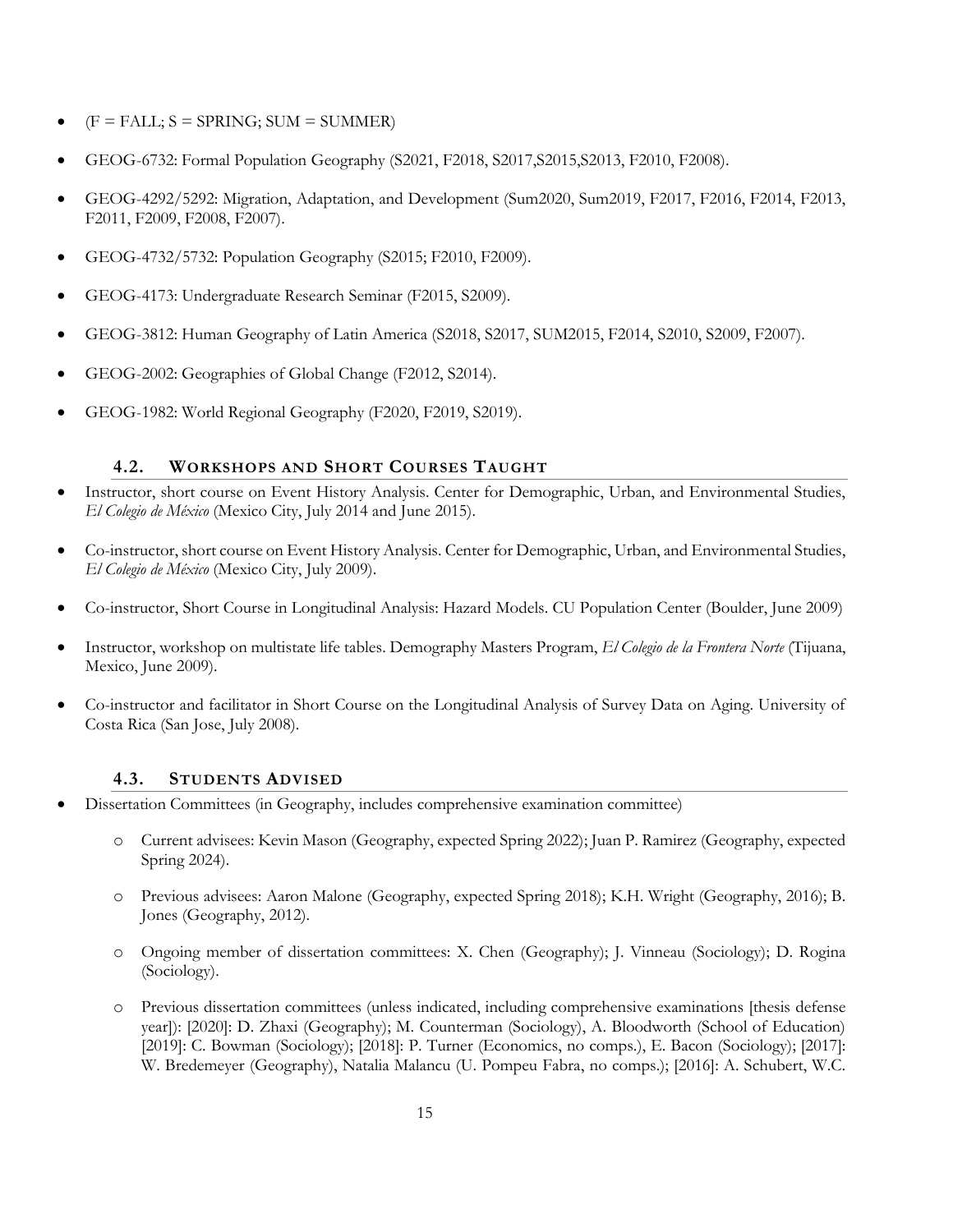Jochem; [2015]: G. MacLaurin; J. Humphrey (Geography); R. Kemp, E. Lawrence (Sociology); E. Kosack (Economics, no comps.); K. Coleman-Minahan (Health and Behavioral Sciences, CU–Denver); D. Warren (Nursing, AMC, no comps.); [2014]: R. Nawrotzki (Sociology); C. Blalock (Sociology); K. Alexander (Sociology); A. Williams (Geography); T. Roberts (Geography); [2013]: S. Murray (Economics, no comps.); [2012]: J. Tribbia (Sociology); [2010]: J. Denney (Sociology); J. Dennis (Sociology); [2008]: M. van Riemsdijk (Geography, no comps.).

- Master's Thesis Committees
	- o Current advisees: N/A.
	- o Prior advisees (graduation year): P. Rody (Geography, 2019); K. Mason (Geography, 2017); S.C. Green (Geography); A. Lee (Geography, 2014); C. Sheehan (Geography, 2011).
	- o Member, Master's Thesis committees: R. Davies, W.C. Jochem, G. MacLaurin, A. Williams, A. Schubert (Geography, various years); D. Simon (Sociology, 2018); V. García Sánchez (*El Colegio de la Frontera Norte*, 2010).
- Other comprehensive and specialty Examination Committees
	- o Geography (not on Dissertation Committee): A. Levy (2009).
	- o Sociology specialty comps: C. Talbot (ongoing) J. Vinneau (2019); A. Tilstra (2017), R. Nawrotzki (2012), R. Kemp (2011), C. Blalock, J. Tribbia (2009), J. Denney, J. Dennis, B. Everett (2008).
	- o Other specialty comps: K. Alexander (Sociology [Health Disparities], 2011).
	- o Independent studies: K. Mason & B. Davies (Population Geography); G. Lang (Immigration).
- Undergraduate Honors Thesis Committees and other research-related mentoring for undergraduates
	- o Advisees: C. Heinze (Sociology, 2019); G. Murillo (Geography, 2017); S.C. Green (Geography, 2011); C.M. Sheehan (International Affairs and Geography, 2009).
	- o Committee member: H. Harris (International Affairs, 2020); L. Wiebold (Geography 2014); C. Finer (Economics, 2013); J. Sexton (Economics, 2011); A. Sielaff (History, 2011); J. Speckhals (Political Science, 2010); D. Silver, J.R. Navarro (Economics, 2010); J.C. Owen (Environmental Studies, 2009).
	- o Other mentorship: P. Castellon (independent study, 2020); R. D'Souza (UROP advisor, AY2014-2015); K. Mendez (UROP supervisor, AY 2014-2015); J. Sauer (UROP advisor, AY 2012–2013); S.C. Green (UROP advisor, AY 2010–2011); L. Gutierrez (McNair program supervisor, Summer 2009).

## **4.4. TEACHING-RELATED TRAINING**

| University of Colorado Faculty Teaching Excellence Program Teaching with Technologies<br>Workshop. | 2014 |
|----------------------------------------------------------------------------------------------------|------|
| University of Colorado Faculty Teaching Excellence Program Assessment Workshop.                    | 2012 |
| University of Colorado Faculty Teaching Excellence Program Writing Workshop.                       | 2011 |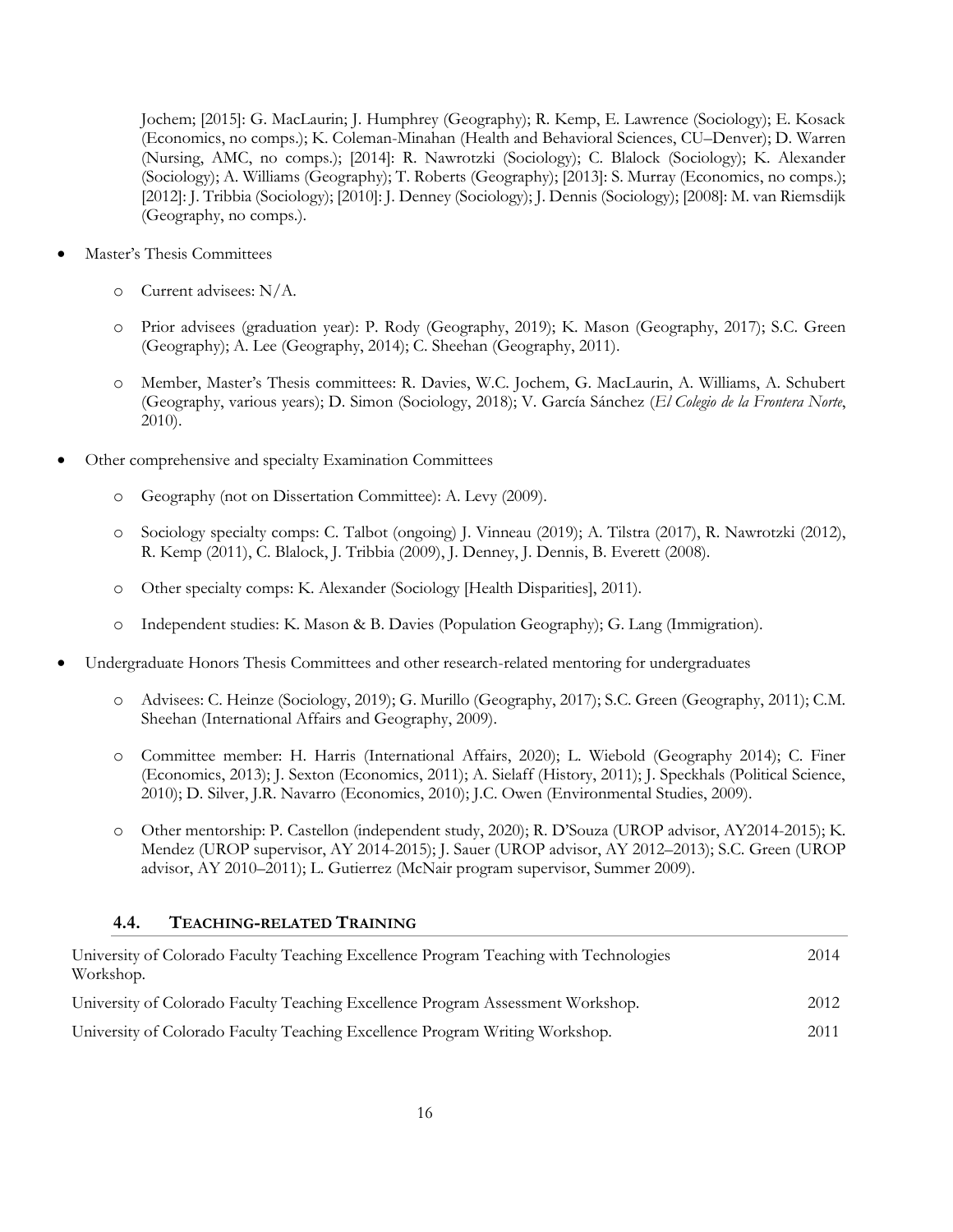| American Association of Geographers, Geography Faculty Development Alliance, Early Career<br>Workshop. | 2010 |
|--------------------------------------------------------------------------------------------------------|------|
| University of Colorado Faculty Teaching Excellence Program Early Career Workshop.                      | 2010 |

## **5.** S**ERVICE RECORD**

### **5.1. INTRAMURAL SERVICE**

- Unit (Geography Department)
	- o Diversity Committee (AYs 2007–2008, 2008–2009, 2013–2014, [Chair, 2016-2017 & 2017-2018]).
	- o Undergraduate committee (AY 2017-2018, AY 2018-2019, AY 2019-2020).
	- o Newsletter/alumni outreach committee (AY2018-2019).
	- o Reappointment committee for Prof. C. Reid (AY2019-2020).
	- o Reappointment committee for Instructor Sarah Kelly (AY2018-2019).
	- o Post-tenure review committee for Professor John O'Loughlin (Spring 2018).
	- o Personnel committee (AY2011–2012, 2012–2013).
	- o Space, fund-raising, and honors committee (AY 2010–2011).
	- o Colloquium committee Chair (AY 2014 2015 & Fall 2015).
	- o Graduate committee (AY 2009–2010).
	- o Geography Faculty Search Committees (AYs 2008–2009, 2009–2010, 2014-2015, 2015-2016, 2018-2019).
	- o Faculty sponsor, Gamma Theta Upsilon, The International Geographic Honor Society (AYs 2012–2013, 2013–2014).
	- o Class observations/peer reviews for Stefan Leyk (Spring 2019); Professors Najeeb Jan (Spring 2013), Elisabeth Root (Fall 2012), Mara Goldman (Fall 2011; Spring 2012), Joe Bryan (Fall 2009), and Emily Yeh (Fall 2008).
- Unit (Institute of Behavioral Science)
	- o Chair, Diversity, Equity & Inclusion Committee (AY2020-2021).
	- o Member, IBS Board (November 2020-present).
	- o Member, Diversity, Inclusion & Excellence Implementation ARPAC sub-committee (2019-2020).
	- o Member, Graduate Student/Postdoctoral Training Committee (AY 2017-2018 & 2018-2019).
	- o Member, Research Strategic Planning Implementation committee (2017).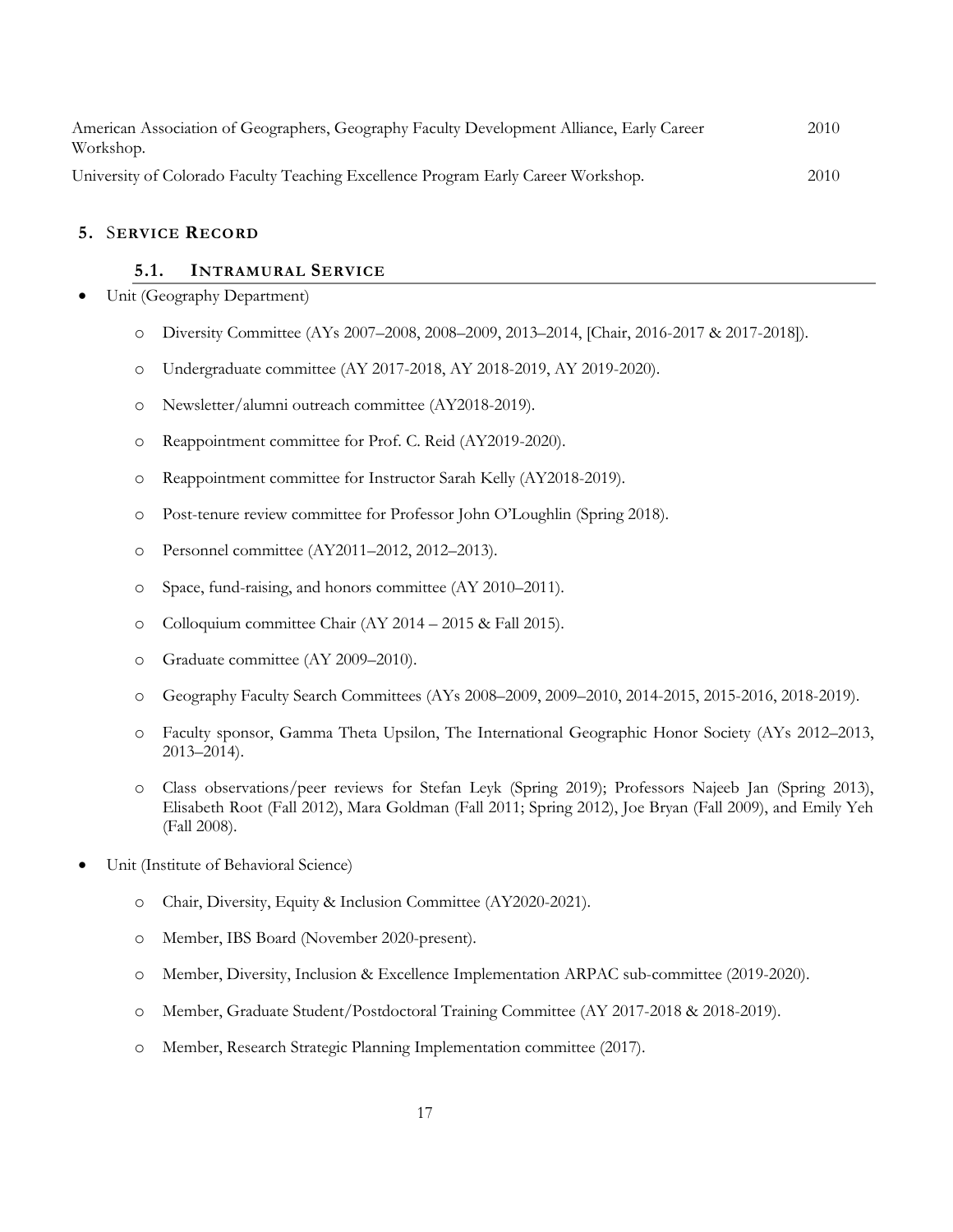- o Member, Strategic Planning Task Force (2015-2016).
- o Search committee for Problem Behavior Program Director (2014-2015).
- o Committee to redesign Demography Certificate (AY2012–2013).
- o Co-organizer, Short Course in Longitudinal Analysis: Hazard Models (Summer 2009).
- Campus and System
	- o College of Arts and Sciences. Member, Arts and Sciences Council (incl. Diversity Committee), AY2016-2017.
	- o College of Arts and Sciences. Member, General Education Requirements Implementation Committee, AY2016-2017 & AY2017-2018.
	- o Graduate School. Bev Sears Award Review Committee (Spring 2009, Spring 2011, Spring 2013, Fall 2013).
	- o Geography representative, Boulder Faculty Assembly & Compensation & Benefits Committee (Fall 2010).
	- o Member, CU System Faculty Assembly Budget Committee (Spring 2011–2014; Secretary, 2012–2013).
- Guest lectures and service-related talks at CU (unless otherwise noted)
	- o Guest facilitator, Institute of Behavioral Science Proseminar (one session each, 2016-2017, 2017-2018).
	- o Speaker/facilitator, "Bililingual Publishing and International Collaboration." Latin American Studies Center Graduate Student Research Cluster workshop (April 2014).
	- o Facilitator of workshop on "work-life balance: managing your job and life whether single or partnered." University of Colorado Faculty Teaching Excellence Program (November 2013).
	- o Panel member on post-screening roundtable of "Mother: Caring for 7 Billion", Food and Environmental Justice Week, CU Assembly for Sustainability and Equity (April 2012)
	- o Panel member on Navigating the Academic Job Market, Health and Behavioral Science Graduate Student Development Series, University of Colorado at Denver (September 2009).
	- o Member of international faculty panel at 2009 Diversity Summit (Spring 2009).
	- o Class guest lectures (Instructor, Department): Spring 2014 (Christina Sue, Sociology; Elizabeth Vaquera, Sociology [University of South Florida]); Spring 2013 (Christina Sue, Sociology); Fall 2012 (Elisabeth Root, Geography [two lectures]); Spring 2012 (Rick Rogers, Sociology; Christina Sue, Sociology); Fall 2011 (Mara Goldman, Geography; Sara Yeatman, Health and Behavioral Sciences [UCD]); Spring 2011 (Christina Sue, Sociology); Spring 2010 (Rick Rogers, Sociology; Christina Sue, Sociology); Spring 2009 (Sanyu Mojola, Sociology); Fall 2009 (Stefanie Mollborn, Sociology); Fall 2008 (Gary Gaile, Geography); Spring 2008 (Andrei Rogers, Geography).

## **5.2. EXTRA-MURAL SERVICE**

Service to professional organizations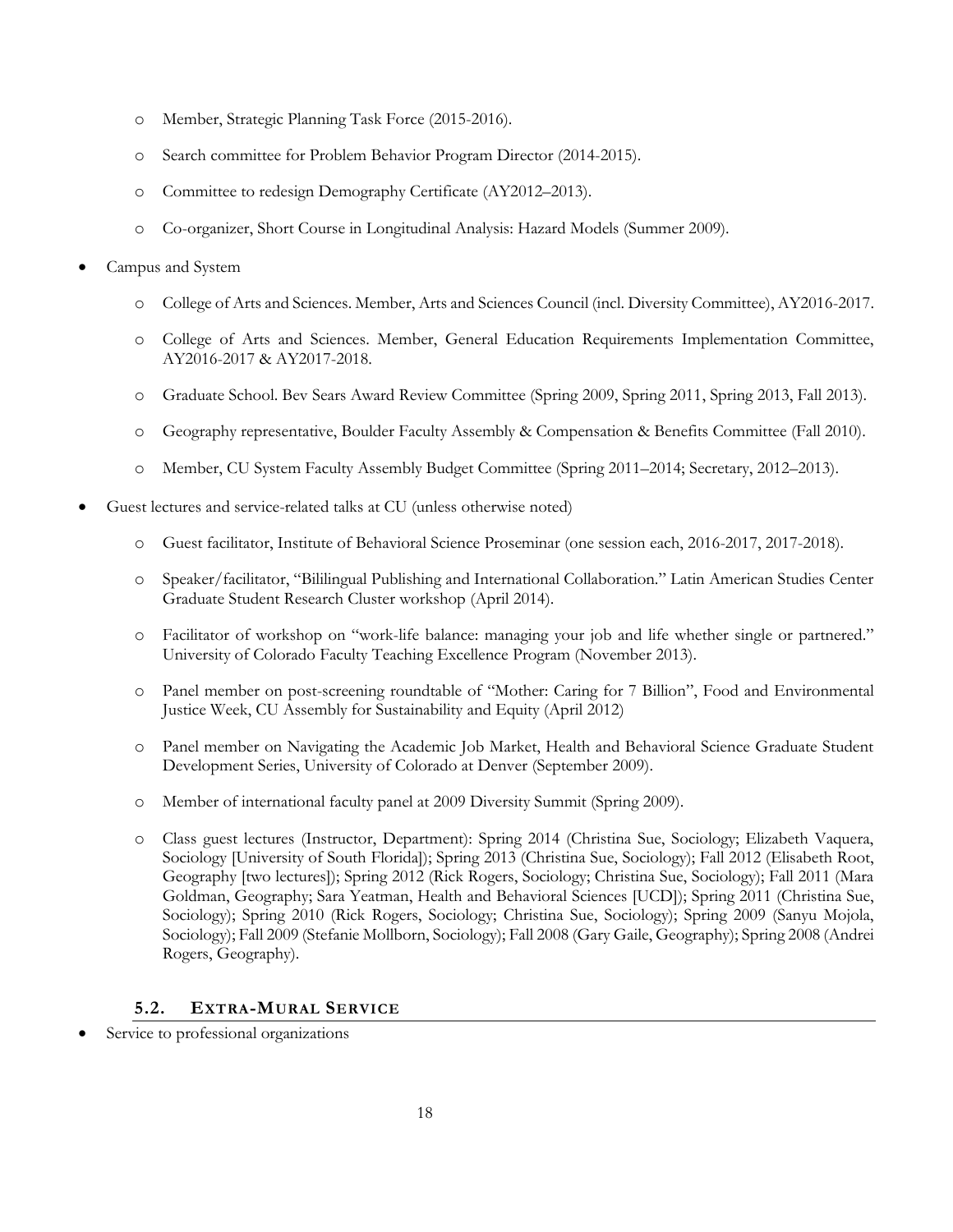- o Member, Organizing Committee, 2021 Meetings of the Population Association of America.
- o Board Member, Population Geography Specialty Group, Association of American Geographers (2011– Present; Student Paper Competition Committee 2013–Present; Vice-president 2015–2017; President 2017– 2019).
- o Co-editor (Wong, Angel, and Riosmena), special issue on Hispanic and L. American Health and Aging, *Research on Aging* 38(3), April 2016.
- o Co-organizer, 2014 International Conference on Aging in the Americas (Boulder, CO, September 2014).
- o Judge, poster session. 2013 Conference on Aging in the Americas (Austin, TX, September 2013).
- o Member, Board of Directors and foreign affairs liaison, Mexican Demographic Society (2013–2015).
- o Invited participant in Expert Meeting in the Future of Spatial Demography, University of California Santa Barbara (December 2011).
- o Co-organizer, International Migration sessions and chair of plenary session on international migration. XI Meetings of the Mexican Demographic Society. Aguascalientes, Mexico (May 2012).
- o Organizer, Population Geography Specialty Group sessions. 2012 Meetings of the Association of American Geographers, New York City (February).
- o Discussant: 2017 IPC/IUSSP meetings; 2014, 2013, 2010 Meetings of the Population Association of America; 2010 Meetings of the Latin American Population Association; 2014, 2010 Meetings of the Mexican Demographic Society.
- o Session organizer (1 session each): 2017 Meetings of the Population Association of America; 2014 Meetings of the American Sociological Association; 2014 Meetings of the Mexican Demographic Society (joint PAA-SOMEDE session); 2014 Meetings of the Population Association of America (Chair, joint PAA-SOMEDE session), 2009 Meetings of Population Association of America (Chair); 2010 Meetings of Latin American Population Association (Chair).
- o Co-organizer, "Meta-Expert Meeting for Establishing Migration Assumptions for IIASA-Oxford Global Population Projections." Held at the University of Colorado at Boulder (October 2011).
- Review service for academic journals and other organizations
	- o Social Science Review Panel, Ford Diversity Fellowships, National Research Council, National Academies (2008–2013).
	- o Gustavo Cabrera Demography Awards Review Panel, Center for Demographic, Urban, and Environmental Studies, *El Colegio de México* (2014).
	- o Committee member, Louis Wirth award committee (best article, International Migration Section), American Sociological Association (2015).
	- o Editorial Board Member, Demography (2016 Present).
	- o Editorial Board Member, Irish Journal of Sociology (2018 Present).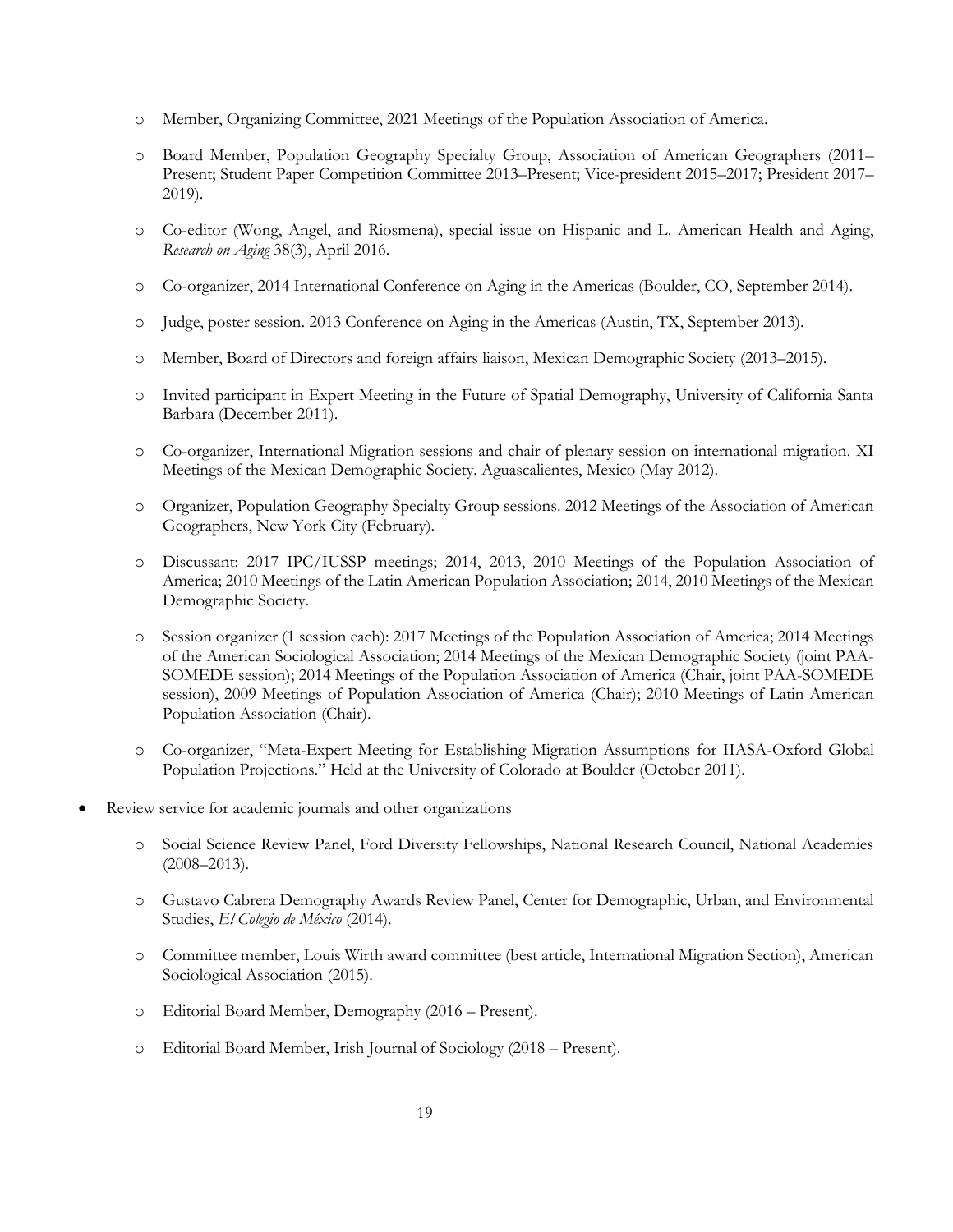- o Associate Deputy Editor, Climatic Change (Aug 2016 Aug 2017).
- Advisory role to government and non-governmental organizations
	- o Group co-leader of Population Working Group, Central and North American Migration Dialogue. CIESAS (Mexico) and Georgetown University (2014 – 2016).
	- o Invited participant in expert meeting "Gathering on Data and Information Needs on the Unauthorized," convened by the Center for Migration Studies (Washington, D.C. September 19-20, 2013).
	- o Participant in Health Working Group in Binational Dialogue on Mexicans in the U.S. and in Mexico. CIESAS (Mexico) and Georgetown University (2012-2013).
	- o Invited participant in international migration expert meeting as part of a "Dialogue on Population Projections" ("*Diálogos sobre las proyecciones de población*"), convened by the Mexican National Population Council (*Consejo Nacional de Población*), Mexican Ministry of the Interior (September 2012).
	- o Member of Panel "Feasibility of Estimating the Flow of Unauthorized Crossings at the U.S.–Mexican Border using Surveys." The National Academies (October 2011–May 2012).
	- o Roundtable participant on Border Metrics. Migration Policy Institute, April 2012.
	- o Member of ad hoc migration advisory group for evaluation of population estimates to evaluate 2010 Mexican Housing and Population Census (May 2011).
- Public talks
	- o Panel member, "Conversations with IMPLANT: The Cultural Legacies and Relationships of Mexico City and Denver." Biennial of the Americas. Denver, CO. [https://www.facebook.com/events/833086673474027/.](https://www.facebook.com/events/833086673474027/)
	- o Panel member, "Immigration: Historical Perspective and Current Trends." Boulder Public Library (July 21 2012).
	- o "Factors Influencing the Internal Migration Decisions of Mexican Migrants in Colorado" (with Christina Sue). The Colorado Academy for Lifelong Learning. Boulder, CO (September 2011).
	- o "Differences in Migration Patterns among Latin Americans" Public talk at Science Cafe, Fort Collins, CO (April 2009).
- **Interviews** 
	- o Podcast appearance, [The Y Circus](https://podcasts.apple.com/es/podcast/la-metropolitana-designed-to-make-a-difference/id1524224837?i=1000501842276) (December 2020).
	- o Radio appearance, KOA Newsradio (January 2018).
	- o Radio appearance, KOA Newsradio (September 2017).
	- o Radio appearance, KGNU's "Morning Magazine" (September 2017).
	- o Radio appearance. Immigration panel participant on KGNU's "Morning Magazine." (as part of promotion for "Immigration: Historical Perspective and Current Trends."). July 17, 2012.